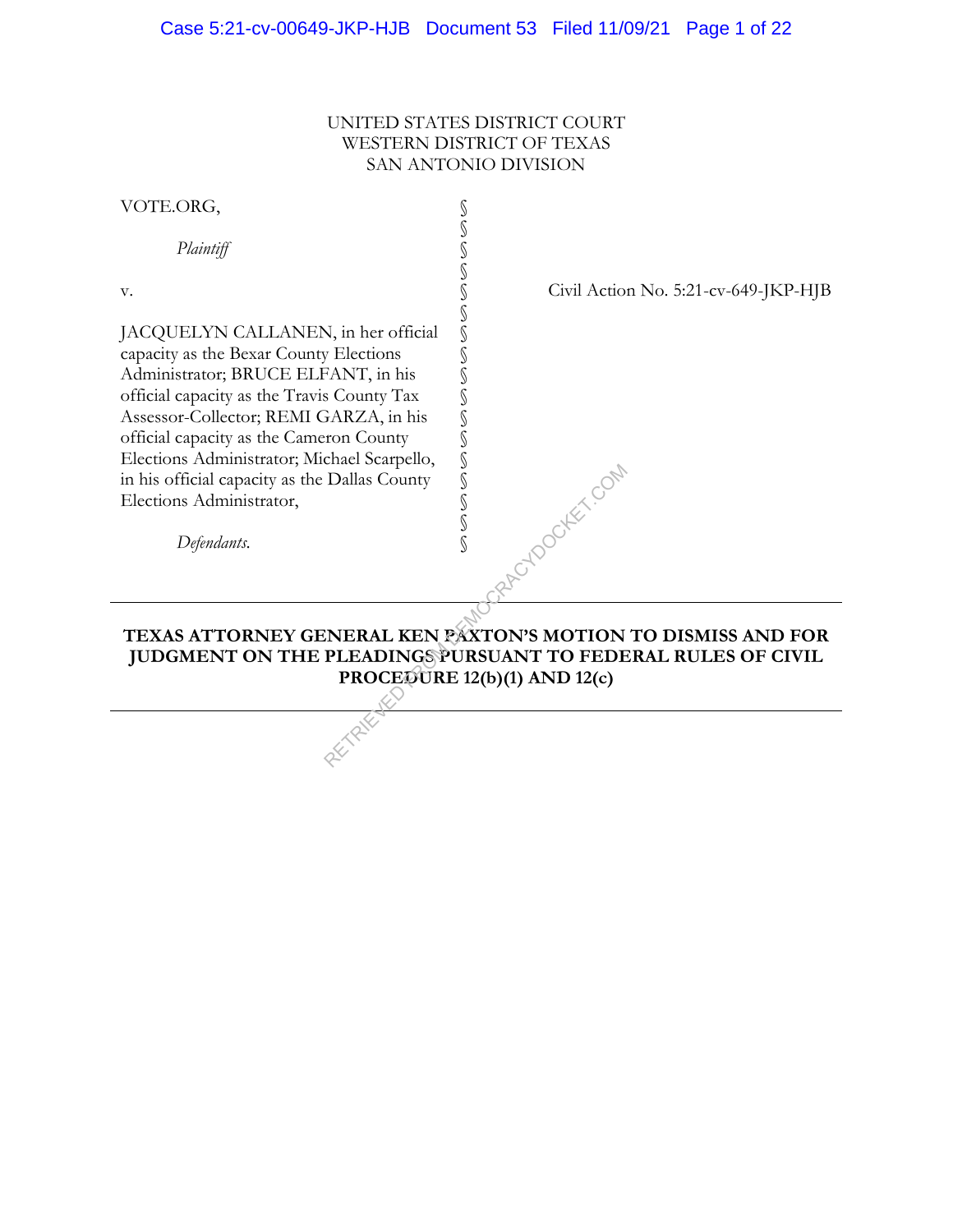#### **INTRODUCTION**

Plaintiff Vote.org, an internet company promoting a smartphone app meant to process voter registration applications, asks the Court to enjoin recently enacted legislation in Texas clarifying when an original signature is required on a voter's application. House Bill 3107 (HB 3107) allows voters to submit a registration application through telephonic facsimile machine. *See* Tex. Elec. Code § 13.143(d-2). The new legislation clarifies that the registration is effective when the voter mails the original application form with the original signature. *See id.* Defendant-Intervenor Ken Paxton, in his official capacity as Attorney General of Texas (OAG), files this Motion to Dismiss and for Judgment on the Pleadings to defend the constitutionality of this duly enacted legislation from Plaintiff's jurisdictionally flawed attack. Plaintiff cannot establish standing to maintain this suit—it has no personal stake in the exercise of the franchise and it can allege no unconstitutional harm stemming from the County Defendants<sup>31</sup> enforcement of HB 3107.

Moreover, each of Plaintiff's claims fails individually. Plaintiff cannot prevail on Count I because it does not have a private cause of action and because it does not allege that HB 3107 was racially motivated. Count II should be dismissed because HB 3107 is constitutional. It imposes, at most, a minimal burden on voters but advances weighty state interests in protecting the franchise. Additionally, while the law and our Constitution protect the rights of voters to register and cast a ballot, these guarantees do not afford Plaintiff's organization a right to suspend the signature requirement so that it may use its preferred technology in facilitating the registration of others. restablish standing to maintain this suit-<br>d it can allege no unconstitutional harm<br>HB 3107.<br>laintiff's claims fails individually. Plaintif<br>rivate cause of action and because it does<br>should be dismissed because HB 3107 is<br>

For the reasons explained below, OAG respectfully requests that the Court dismiss Plaintiff's claims. *See* Fed. R. Civ. P. 12(b)(1), (c).

<sup>1</sup> For the sake of brevity, this term will refer collectively to County Defendants Jacquelyn Callanen, in her official capacity as the Bexar County Elections Administrator; Bruce Elfant, in his official capacity as the Travis County Tax Assessor-Collector; Remi Garza, in his official capacity as the Cameron County Elections Administrator; and Michael Scarpello, in his official capacity as the Dallas County Elections Administrator.

Intervenor-Defendant's Motion to Dismiss and for Judgment on the Pleadings Page 2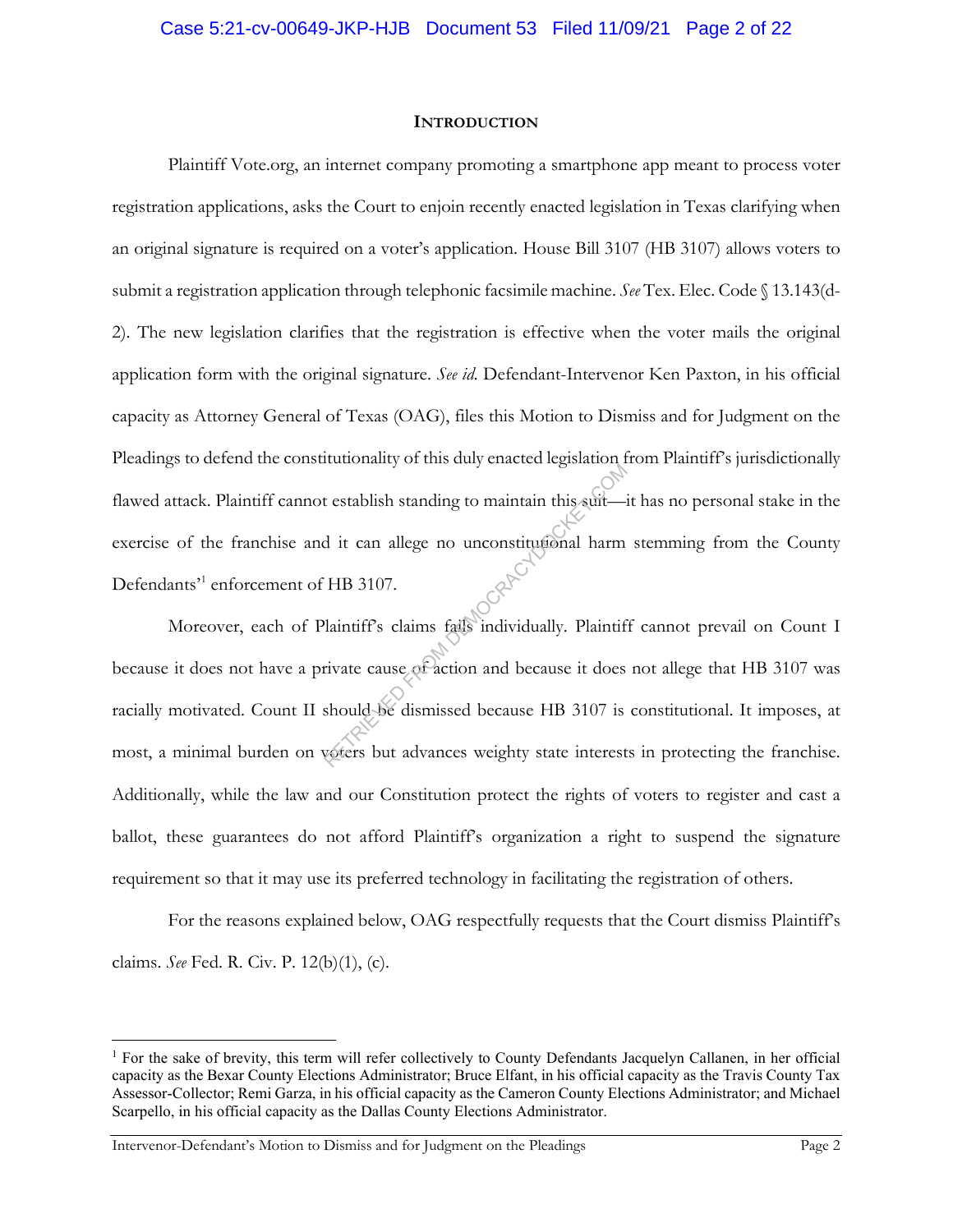#### **ARGUMENT**

# **I. Legal Standard**

# **A. Rule 12(b)(1)**

Federal Rule of Procedure 12(b)(1) governs motions to dismiss for lack of subject-matter jurisdiction. Fed. R. Civ. P. 12(b)(1). When the court lacks the statutory or constitutional power to adjudicate a claim, the claim is properly dismissed for lack of subject-matter jurisdiction. *Hooks v. Landmark Indus., Inc*., 797 F.3d 309, 312 (5th Cir. 2015). The party asserting jurisdiction bears the burden of proving jurisdiction exists. *Exelon Wind 1, L.L.C. v. Nelson*, 766 F.3d 380, 388 (5th Cir. 2014). If there is no subject-matter jurisdiction, the claim must be dismissed. Fed. R. Civ. P. 12(h)(3); *see also Home Builders Ass'n, Inc. v. City of Madison*, 143 F.3d 1006, 1010 (5th Cir. 1998).

## **B. Rule 12(c)**

Federal Rule of Procedure 12(c) allows a party to "move for judgment on the pleadings." Fed. R. Civ. P. 12(c). A court may hear a party's motion for judgment on the pleadings after the pleadings are closed. Fed. R. Civ. P. 12(c). The standard for deciding a Rule 12(c) motion is the same as the standard for evaluating a Rule 12(b)(6) motion to dismiss for failure to state a claim. *Vanderbrook v. Unitrin Preferred Ins. Co.*, 495 F.3d 191, 205 (5th Cir. 2007); *Martin v. City of Jersey Village*, No. 4:10-CV-2070, 2010 WL 5092811, at \*1 (S.D. Tex. Dec. 7, 2010). *Ref* Madison, 143 F.3d 1006, 1010 (5th Cir.<br>dure 12(c) allows a party for move for judged are a party's motion for judgment on the 2(c). The standard for deciding a Rule 12(e) 12(b) (6) motion to dismiss for failure to 3

When considering a Rule 12(b)(6) motion to dismiss, a court must "accept the complaint's well-pleaded facts as true and view them in the light most favorable to the plaintiff." *Johnson v. Johnson*, 385 F.3d 503, 529 (5th Cir. 2004). "To survive a Rule 12(b)(6) motion to dismiss, a complaint 'does not need detailed factual allegations,' but must provide the plaintiff's grounds for entitlement to relief—including factual allegations that when assumed to be true 'raise a right to relief above the speculative level.'" *Cuvillier v. Taylor*, 503 F.3d 397, 401 (5th Cir. 2007) (citing *Bell Atl. Corp. v. Twombly*, 550 U.S. 544, 555 (2007)). That is, "a complaint must contain sufficient factual matter,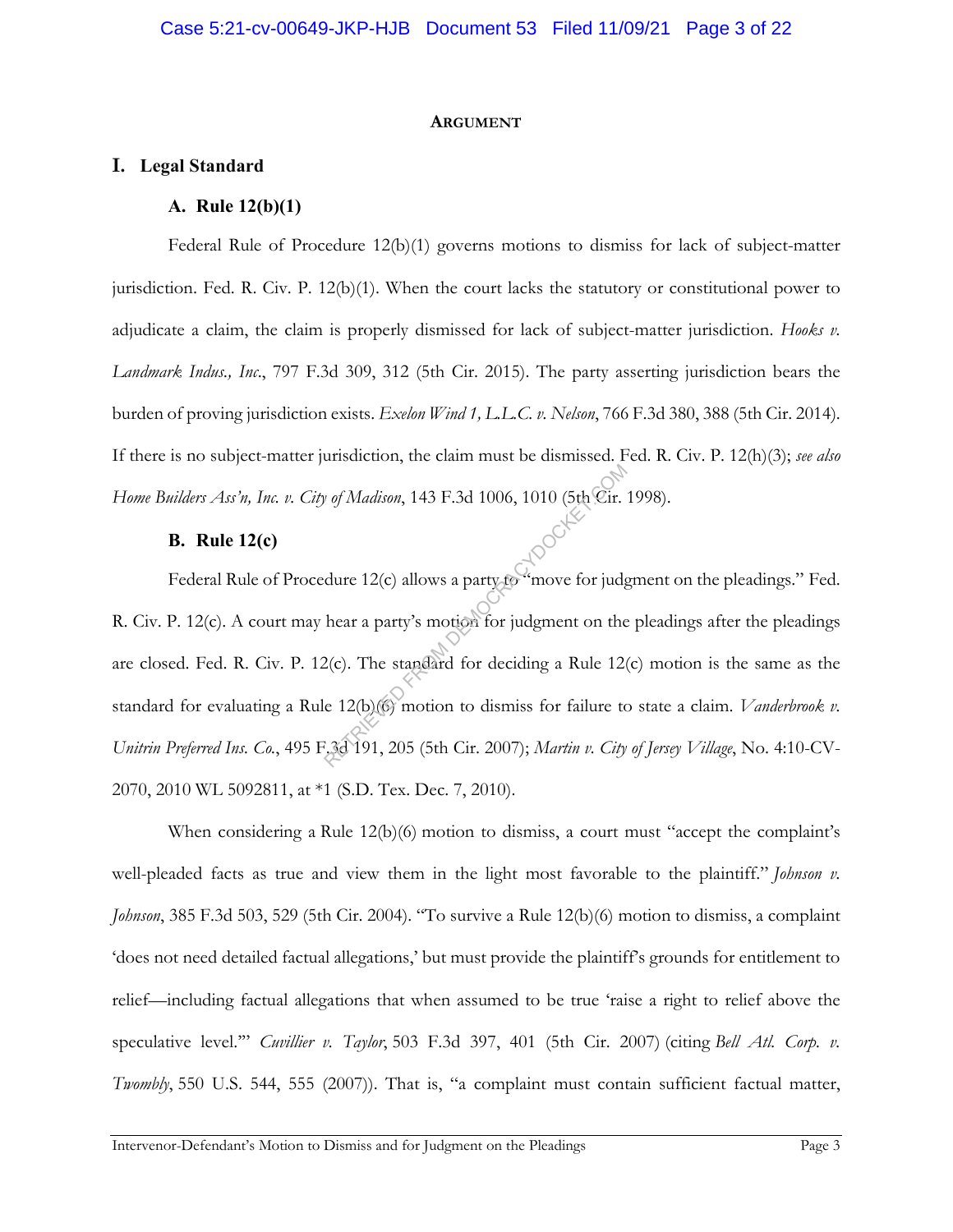## Case 5:21-cv-00649-JKP-HJB Document 53 Filed 11/09/21 Page 4 of 22

accepted as true, to 'state a claim to relief that is plausible on its face.'" *Ashcroft v. Iqbal*, 556 U.S. 662, 678 (2009) (quoting *Twombly*, 550 U.S. at 570).

## **II. Plaintiff does not have Article III standing as to any defendant.**

Plaintiff cannot establish standing to sue any defendant because it is a corporate party whose personal voting rights are not at stake and because a court order that affects only a limited slate of County Defendants will not redress a statewide harm. Because Plaintiff seeks prospective relief, it must establish an "imminent" future injury. *Lujan v. Defs. of Wildlife*, 504 U.S. 555, 564 (1992). The Supreme Court has "repeatedly reiterated that threatened injury must be *certainly impending* to constitute injury in fact." *Clapper v. Amnesty Int'l USA*, 568 U.S. 398, 409 (2013) (quotation omitted). Allegations of "an imminent injury" must be "[p]laintiff-specific." *Stringer v. Whitley,* 942 F.3d 715, 722 (5th Cir. 2019). "[F]uture injury to others is irrelevant; plaintiffs seeking injunctive relief must show a continuing or threatened future injury to themselves." *Id.* at 721.

The fundamental flaw in Plaintiff's suit is that it depends on an allegation that the constitutional rights of third parties not before the Court are violated. "A claim of injury generally is too conjectural or hypothetical to confer standing when the injury's existence depends on the decisions of third parties not before the court." *Little v. KPMG LLP*, 575 F.3d 533, 540 (5th Cir. 2009). Plaintiff's theory of standing depends on speculation because it presupposes, without corroboration, that a voter in Texas will attempt to use Plaintiff's mobile phone app rather than visit a local governmental office, mail in a voter registration form, or register at the time of driver-license renewal, and that voters reside in areas where these alternatives are not easily available. *See* ECF 1 ¶ 18; *Little*, 575 F.3d at 540. This level of speculation is not enough to confer standing. ret be "[p]laintiff-specific." *Stringer v. Whitle*<br>res is irrelevant; plaintiffs seeking injunctive<br>themselves." *Id.* at 721.<br>www.in Plaintiff's suit is that it depends<br>parties not before the Court are violated.<br>al to co

# **A. Plaintiff does not have organizational standing because it is not injured.**

An organization lacks organizational standing unless it satisfies the same Article III requirements applicable to individuals: injury in fact, causation, and redressability. *See NAACP v. City*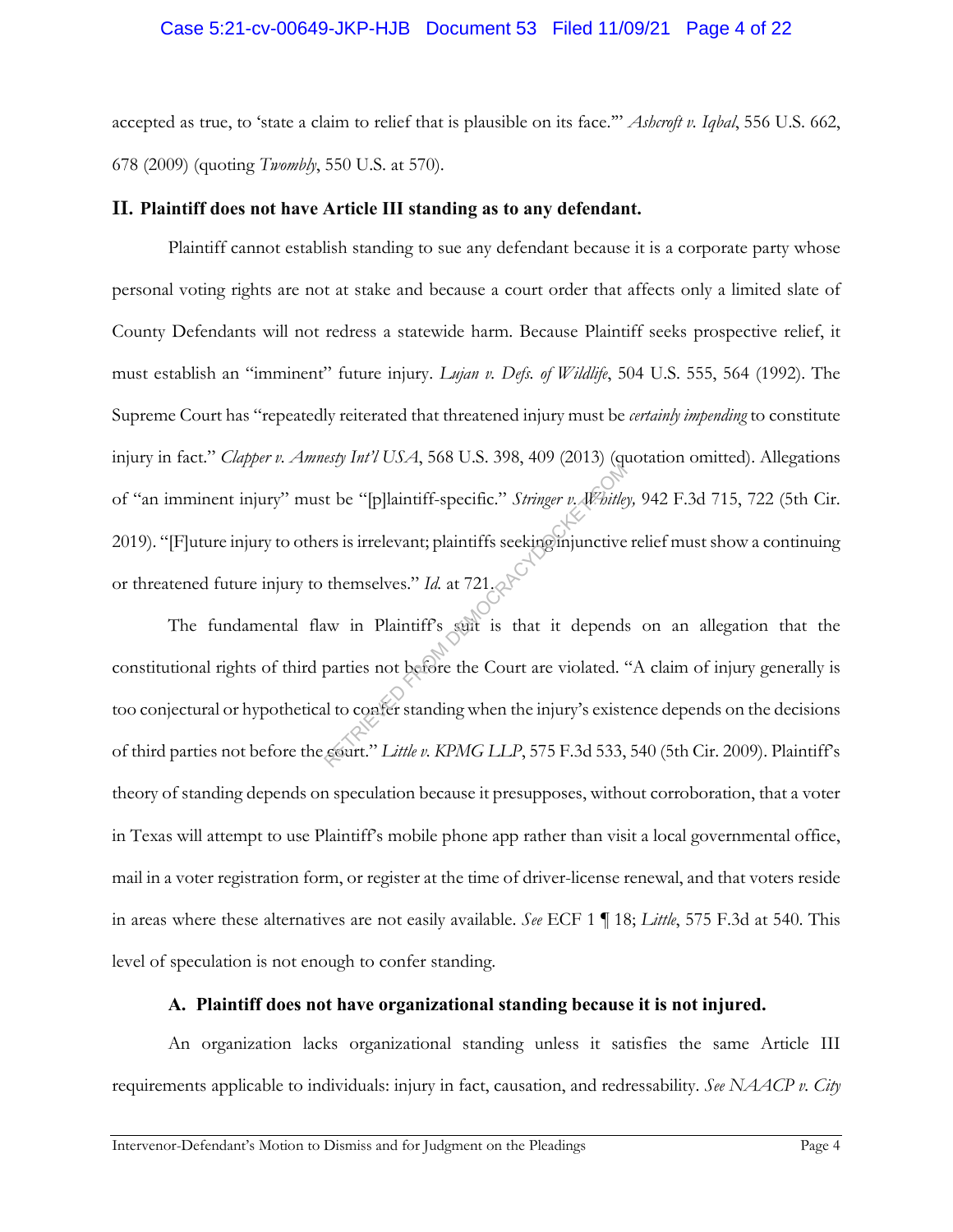### Case 5:21-cv-00649-JKP-HJB Document 53 Filed 11/09/21 Page 5 of 22

*of Kyle*, 626 F.3d 233, 237 (5th Cir. 2010) (citing *Lujan*, 504 U.S. at 560–61). In an appropriate case, an organization can establish an injury in fact by showing that the challenged law conflicts with the organization's mission and "perceptibly impair[s]" its activities. *Havens Realty Corp. v. Coleman*, 455 U.S. 363, 379 (1982).

If an organization avoids the impairment of its activities by spending additional resources to combat the effects of the challenged law, then the "drain on the organization's resources" may constitute an injury in fact. *Id.*; *see City of Kyle*, 626 F.3d at 238. But if the alleged effect of the challenged law on the plaintiff's activities would not qualify as an injury in fact, the plaintiff's reaction to the challenged law cannot qualify either. *See Elec. Privacy Info. Ctr. v. Presidential Advisory Comm'n on Election Integrity*, 878 F.3d 371, 379 (D.C. Cir. 2017) ("[A]ny resources [the organizational plaintiff] used to counteract the lack of a privacy impact assessment—an assessment in which it has no cognizable interest—were a self-inflicted budgetary choice that cannot qualify as an injury in fact." (quotation omitted)). That is because a plaintiff "cannot manufacture standing by choosing to make expenditures based on" an alleged harm that does not itself qualify as an injury in fact. *Clapper*, 568 U.S. at 402. D.C. Cir. 2017) ("[A]ny resources [the org<br>acy impact assessment—an assessment in<br>al budgetary choice that cannot qualify as<br>laintiff "cannot manufacture standing by cl<br>at does not itself qualify as an injury in factor on

Here, Plaintiff fails on both theories. It has not plausibly alleged that HB 3107 causes a cognizable injury in fact. And the reactions to HB 3107 do not qualify either.

# **1. Plaintiff has not plausibly alleged impairment of its activities or direct conflict with its mission.**

To establish standing under an impairment theory, Plaintiff must plausibly allege both that HB 3107 makes its "*activities* more difficult" and that there is "a direct conflict between the defendant's conduct and the organization's *mission*." *Nat'l Treasury Emps. Union v. United States*, 101 F.3d 1423, 1430 (D.C. Cir. 1996); *see also id.* at 1429 (requiring that the "action challenged" be "at loggerheads with the [plaintiff's] stated mission"). Plaintiff has not done so here. As a result, "it is entirely speculative whether the defendant's conduct is impeding the organization's activities." *Id.* at 1430.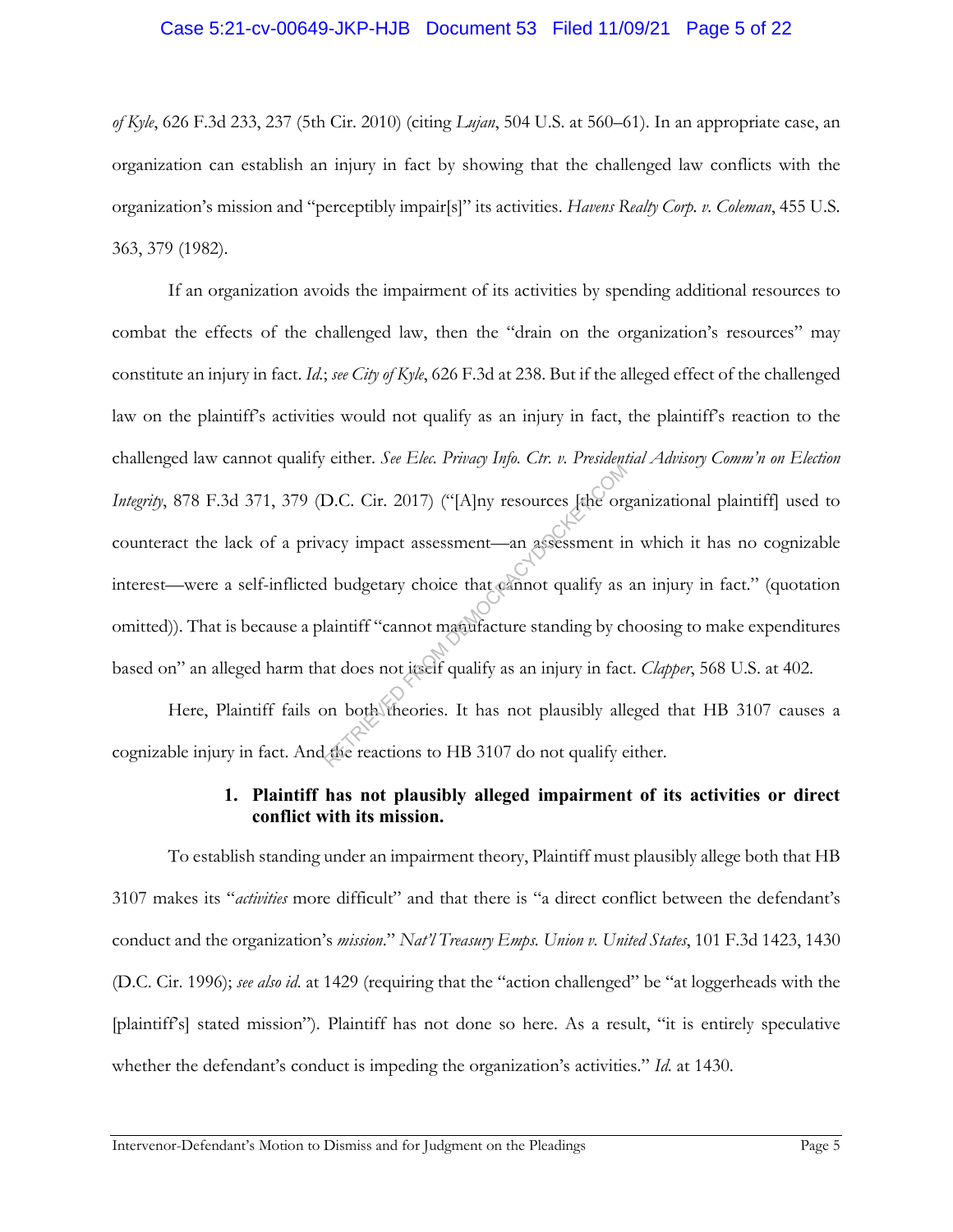#### Case 5:21-cv-00649-JKP-HJB Document 53 Filed 11/09/21 Page 6 of 22

Plaintiff does not allege that HB 3107 prohibits its activities. Nor could it. The statute does not prohibit working to assist voters in the registration process or "support[ing] low-propensity voters." ECF 1 ¶ 17. The Complaint admits that voters can register if they have a printer or if they retrieve an application from their local government officials; the voter can then either hand deliver their application or mail it to the local registrar. *See id.* ¶¶ 36, 45. Contrary to Plaintiff's assertions, common sense suggests a voter need not wait for an election official to personally deliver the voter a registration application if the voter lacks a printer. *See id.* ¶ 36. Plaintiff offers no reasons for why it cannot direct its outreach programs to facilitating these mechanisms in a way that complies with state law, but merely makes ungrounded assertions that it should be entitled to utilize any technology it wants in registering voters. *See id.* ¶¶ 18–20.

Recognizing this, Plaintiff instead relies on the contention that HB 3107 "prevent[s] Vote.org from making **full use** of one of its most effective tools; the e-signature function of its voter registration web application." ECF 1 | 20 (emphasis added); *accord id.* || 18, 19. But there is no "direct conflict" between HB 3107 and Plaintiff's mission. *Nat'l Treasury Emps. Union*, 101 F.3d at 1430. Re *id.* 11 18–20.<br>
Re *id.* 11 18–20.<br>
Intiff instead relies on the contention that If<br>
of its most effective tools the e-signature fu<br>
(emphasis added); accord *id.* 11 18, 19. Bu<br>
ff's mission *Nat'l Treasury Emps. Unio* 

In *National Treasury Employees Union*, a public-sector union wanted to challenge the Line Item Veto Act. *Id*. But the union's "mission [wa]s to obtain improved worker conditions—a mission not necessarily inconsistent with the Line Item Veto Act." *Id.* Thus, the union rested its standing on the possibility the President would use his line-item veto authority to affect benefits for government workers. The court found no standing: "For a myriad of reasons, a given President may be disinclined to exercise the item veto power as to government employee benefits." *Id.* Such a speculative possibility could not be an injury in fact. *See Clapper*, 568 U.S. at 409.

The same is true here. HB 3107 is not in "direct conflict" with Plaintiff's mission of voter outreach. Plaintiff does not allege that any of the voters it assists are unable to register. Indeed, Plaintiff conspicuously fails to allege that HB 3107 will cause it to be unable to help any prospective Texas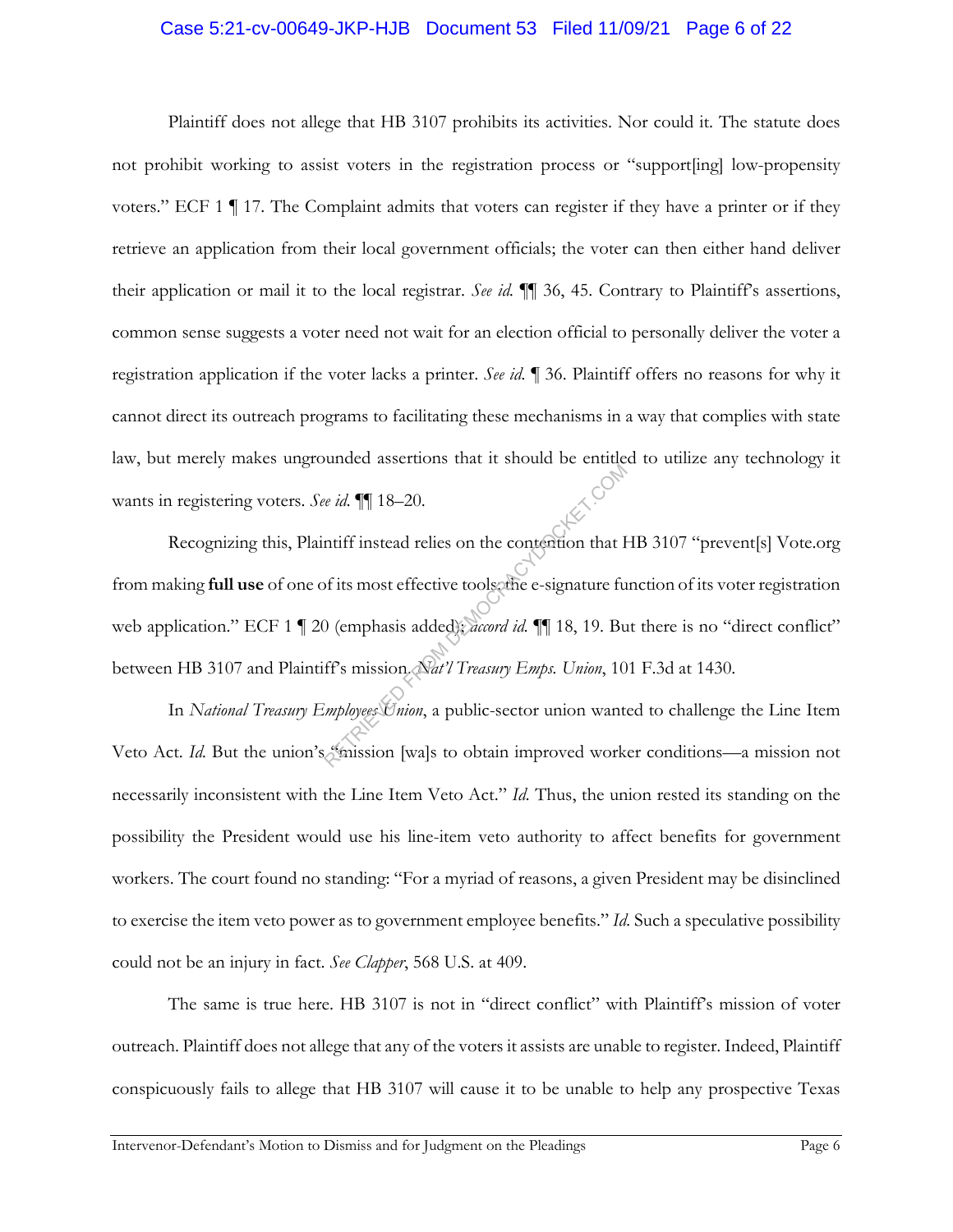## Case 5:21-cv-00649-JKP-HJB Document 53 Filed 11/09/21 Page 7 of 22

voter to register. Thus, Plaintiff cannot establish that the statute impairs its organizational activities or directly conflicts with its mission.

### **2. Plaintiff cannot establish standing based on diversion of resources.**

Plaintiff cannot claim standing based on a diversion of resources. ECF 1 ¶ 17–20, 26–27, 36. "Not every diversion of resources to counteract the defendant's conduct . . . establishes an injury in fact." *City of Kyle*, at 626 F.3d at 238. The Fifth Circuit explained in *City of Kyle* that a redirection of resources involving litigation or legal counseling in response to the need to comply with the law is not necessarily sufficient to establish an injury in fact and, therefore, standing. *Id.* (citing *La. ACORN Fair Housing v. LeBlanc*, 211 F.3d 298, 305 (5th Cir. 2000); *Ass'n for Retarded Citizens of Dall. v. Dall. Cty. Mental Health & Mental Retardation Ctr. Bd. of Trs.*, 19 F.3d 241, 244 (5th Cir. 1994)). Showing that an organization has suffered a "drain on resources" is sufficient to establish standing when an organization's staff has "stopped everything else" in order to "counter defendant's conduct." *ACORN*, 211 F.3d at 305 (quoting *Alexander v. Riga*, 208 F.3d 419, 427 (3rd Cir. 2000)). Ctr. Bd. of Trs., 19 F.3d 241, 244 (5th C<br>
"drain on resources" is sufficient to<br>
opped everything else" on order to "co<br>
noting *Alexander v. Riga*, 208 F.3d 419, 427<br>
hat it could not make "full use" of an e-sig<br>
sin dev

Plaintiff's allegation that it could not make "full use" of an e-signature registration tool that it "invested significant resources in developing and launching" does not establish an injury in fact under these principles. ECF 1 ¶ 18; *see City of Kyle*, at 626 F.3d at 238. First, the tangential impact HB 3107 is alleged to have on Plaintiff does not rise to the level of a "drain on resources" the Fifth Circuit has articulated is necessary to establish organizational standing. ECF 1 ¶ 20 (stating that Plaintiff cannot make "full use" of the registration tool, which leads to use of "more expensive (and less effective) means of achieving its voter registration goals in the State."); *see City of Kyle*, at 626 F.3d at 238. Second, Plaintiff has "not identified any specific projects that [it] had to put on hold or otherwise curtail in order to respond to" HB 3107. *See* C*ity of Kyle*, 626 F.3d at 238. Vague references to the effect on "general nationwide operations" and "programs in other states" do not suffice. ECF 1 ¶ 20.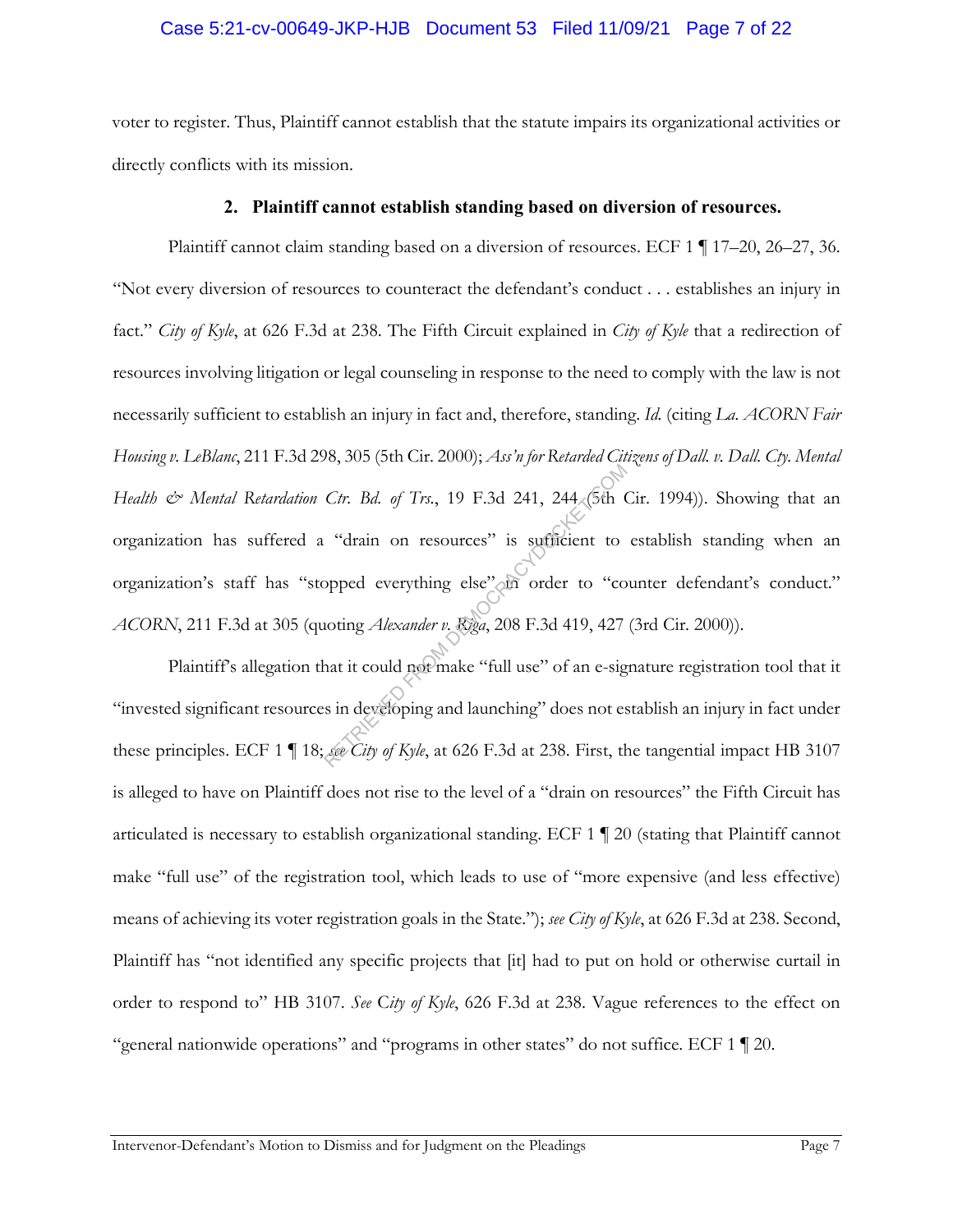#### Case 5:21-cv-00649-JKP-HJB Document 53 Filed 11/09/21 Page 8 of 22

Moreover, the alleged effects of HB 3107 on Plaintiff's activities are not injuries in fact, so Plaintiff's reactions are not either. As discussed above, a plaintiff "cannot manufacture standing by choosing to make expenditures based on" an alleged harm that is not itself an injury in fact. *Clapper*, 568 U.S. at 402. That general principle applies with equal force to organizational standing. In *National Treasury Employees Union*, because the possibility that the President would line-item veto benefits for government workers was not an injury in fact, the union's reaction to that possibility was also not an injury in fact. 101 F.3d at 1430. "Absent a direct conflict between [the union's] mission and the Line Item Veto Act, we are unsure whether [the union's] additional expenditure of funds is truly necessary to improve the working conditions of government workers or rather is unnecessary alarmism constituting a self-inflicted injury." *Id.* Likewise, Plaintiff's inability to have its software tool work in the precise manner it would prefer does not constitute a legally cognizable injury. Accordingly, Plaintiff has failed to demonstrate organizational standing. Experiment waters of the transmit of the set of the set of the set of the refer does not constitute a legally cognizable anizational standing.<br> **A thave associational standing because** if the set of the set of the set of

# **B. Plaintiff does not have associational standing because it lacks members.**

To the extent Plaintiff seeks to establish standing as an association acting on behalf of individual members, that claim also fails to establish subject-matter jurisdiction in this Court. An association or organization claiming to act on behalf of others must satisfy the three part test articulated in *Lujan* to establish standing. *City of Kyle*, 626 F.3d at 237. Thus, Plaintiff must "identify members who have suffered the requisite harm" to establish injury in fact. *Summers v. Earth Island Inst.*, 555 U.S. 488, 499 (2009*); see also City of Kyle*, 626 F.3d at 237 (requiring evidence of "a specific member"). Plaintiff does not describe itself as a membership organization, ECF 1 ¶¶ 17–20, and not having members is fatal to associational standing. *See Hunt v. Wash. State Apple Advert. Comm'n*, 432 U.S. 333, 344 (1977) (requiring "indicia of membership in an organization" for associational standing); *City of Olmsted Falls v. FAA*, 292 F.3d 261, 267–68 (D.C. Cir. 2002) (holding a city could not assert associational standing because it did not have members). Plaintiff may work on behalf of individual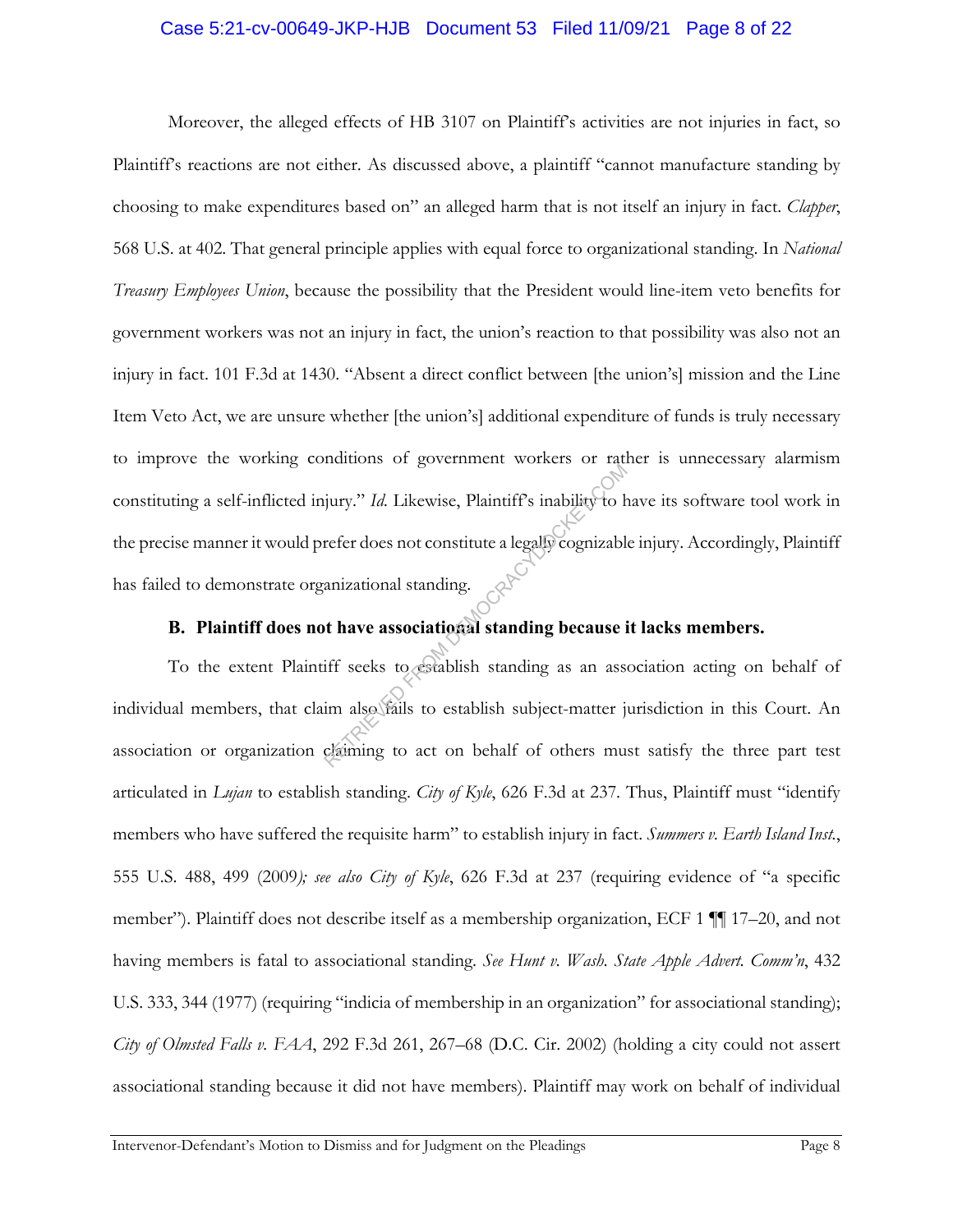### Case 5:21-cv-00649-JKP-HJB Document 53 Filed 11/09/21 Page 9 of 22

voters, but beneficiaries of a plaintiff's services do not qualify as members for associational standing. *See Ne. Ohio Coal. for Homeless v. Blackwell*, 467 F.3d 999, 1010 n.4 (6th Cir. 2006) ("[T]he Northeast Ohio Coalition for the Homeless apparently seeks to assert a form of representational standing never recognized by any court—standing on behalf of the group served by the organization."); *id.* at 1013 (McKeague, J., concurring). Absent plausible allegations that HB 3107 will lead to the rejection of registration applications from identified members, Plaintiff cannot establish associational standing.

# **C. Plaintiff cannot show statutory standing because artificial entities do not have voting rights.**

Even if Plaintiff had Article III standing, it would lack statutory standing. *See Lexmark Int'l, Inc. v. Static Control Components, Inc.*, 572 U.S. 118, 128 n.4 (2014). Section 1983 provides a cause of action only when *the plaintiff* suffers "the deprivation of any rights, privileges, or immunities secured by the Constitution and laws." 42 U.S.C. § 1983. It does not provide a cause of action to plaintiffs claiming an injury based on the violation of a *third party's* rights. *See Coon v. Ledbetter*, 780 F.2d 1158, 1160 (5th Cir. 1986) ("[L]ike all persons who claim a deprivation of constitutional rights, [plaintiffs] were required to prove some violation of their personal rights."). External Str. 572 U.S. 118, 128 n.4 (2014). Seet<br>suffers "the deprivation of any rights, prive"." 42 U.S.C. § 1983. It does not provide:<br>the violation of a *third-party's* rights. *See Co*<br>all persons who claim a deprivat

Section 1983 "incorporates, but without exceptions, the Court's 'prudential' principle that the plaintiff may not assert the rights of third parties." David P. Currie, *Misunderstanding Standing*, 1981 Sup. Ct. Rev. 41, 45. When "[t]he alleged rights at issue" belong to a third party, rather than the plaintiff, the plaintiff lacks statutory standing, regardless of whether the plaintiff has suffered his own injury. *Danos v. Jones*, 652 F.3d 577, 582 (5th Cir. 2011); *see also Conn v. Gabbert*, 526 U.S. 286, 292–93 (1999) (holding that a lawyer "clearly had no standing" to bring a § 1983 claim for an injury he suffered as a result of "the alleged infringement of the rights of his client" because a plaintiff "generally must assert his own legal rights and interests, and cannot rest his claim to relief on the legal rights or interests of third parties").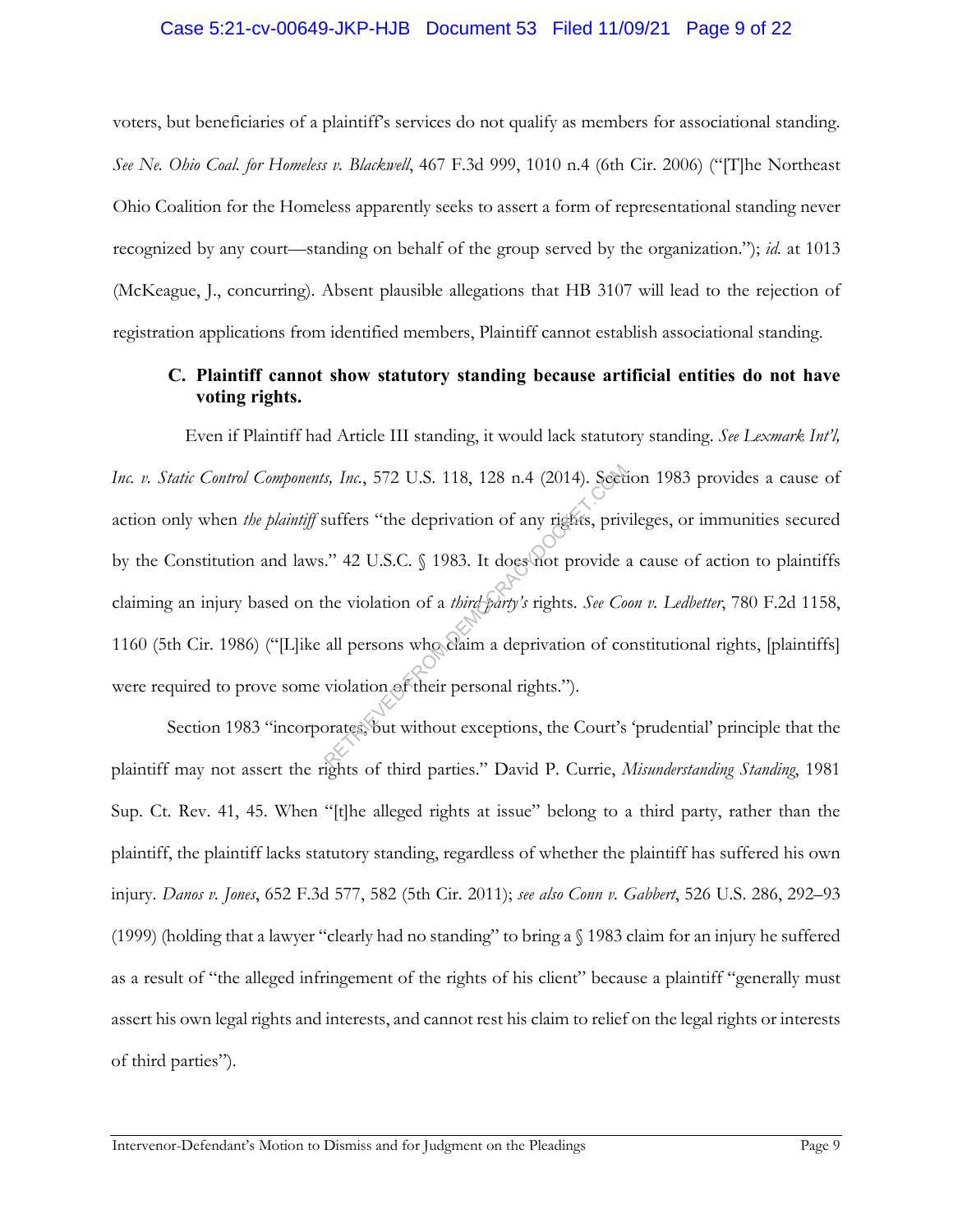## Case 5:21-cv-00649-JKP-HJB Document 53 Filed 11/09/21 Page 10 of 22

Here, all of Plaintiff's claims depend on the right to vote. ECF 1  $\P$  1 25, 29, 35–36. But Plaintiff is an artificial entity without voting rights. Plaintiff claims it suffered injury in having to expend resources to comply with the law, but this is injury is different in kind from that necessary to establish standing in a voting rights case. "[A] plaintiff who has been subject to injurious conduct of one kind [does not] possess by virtue of that injury the necessary stake in litigating conduct of another kind, although similar, to which he has not been subject." *Nat'l Federation of the Blind of Tex., Inc. v. Abbott*, 647 F.3d 202, 209 (5th Cir. 2011) (quoting *Blum v. Yaretsky,* 457 U.S. 991, 999 (1982)); *cf. Vieth v. Pennsylvania*, 188 F. Supp. 2d 532, 546 (M.D. Pa. 2002) ("It goes without saying that political parties, although the principal players in the political process, do not have the right to vote."). Plaintiff is necessarily asserting the rights of third parties and therefore cannot sue under § 1983. Because this follows from the statute itself, Plaintiff cannot invoke any prudential exceptions. *See Warth v. Seldin*, 422 U.S. 490, 514 (1975). Examples and therefore cannot sum<br>f, Plaintiff cannot invoke any prodential examples of law.<br>il as a matter of law.<br>property of the dismissed.<br>contends that requiring a signature on any Act. This claim should be dismissed

# **III. Plaintiff's claims fail as a matter of law.**

# **A. Plaintiff's Section 1971 claim should be dismissed.**

In Count I, Plaintiff contends that requiring a signature on a voter's registration violates Section 1971 of the Civil Rights Act. This claim should be dismissed because Section 1971 cannot be enforced as a private right of action, even under Section 1983. The statute contains no indication that Congress intended to create either a private right or a private remedy, and the detailed remedial scheme Congress did provide is at odds with the enforcement procedures set out in Section 1983. However, even if there was a private cause of action, Plaintiff's claim would still fail because only racially motivated deprivations of rights are actionable under Section 1971. *Broyles v. Tex*., 618 F. Supp. 2d 661, 697 (S.D. Tex. 2009), *aff'd*, 381 Fed. Appx. 370 (5th Cir. 2010). But Plaintiff makes no allegations to that effect. The only reference to race contained in the Complaint concerns the actions taken by Plaintiff, not the State. Plaintiff therefore has failed to plead an element necessary for its claim to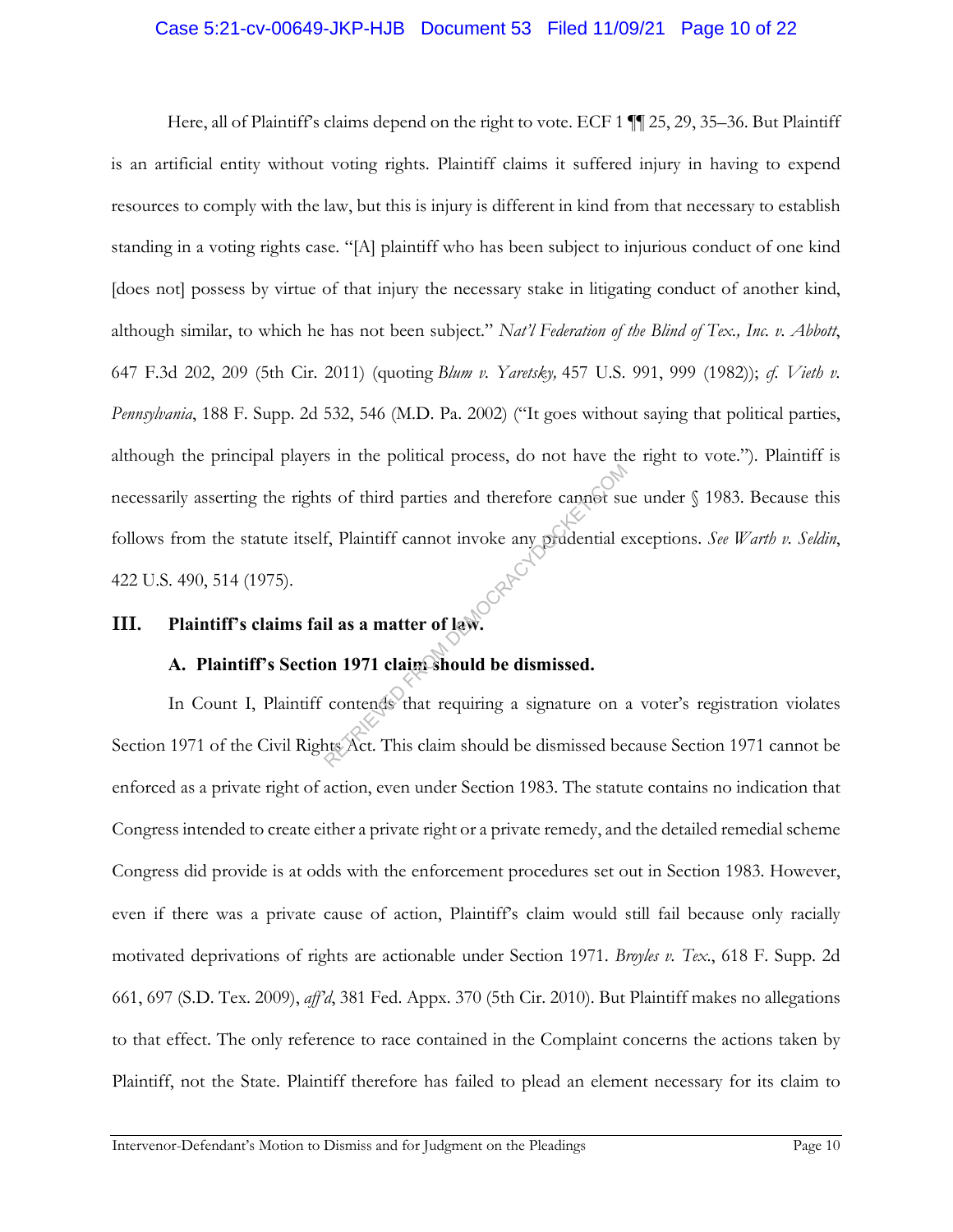proceed. The claim fails as a matter of law.

## **1. Plaintiff has not asserted an actionable claim under Section 1971.**

Plaintiff has not met the necessary pleading requirements to qualify for relief for its Section 1971 clam. "[W]ell-settled law establishes that § 1971 was enacted pursuant to the Fifteenth Amendment for the purpose of eliminating racial discrimination in voting requirements." *Broyles v. Tex*., 618 F. Supp. 2d 661, 697 (S.D. Tex. 2009) (quoting *Ind. Democratic Party v. Rokita*, 458 F. Supp. 2d 775, 839 (S.D. Ind. 2006)). Accordingly, "only racially motivated deprivations of rights are actionable under 42 U.S.C. § 1971." *Id.* Plaintiff's Complaint, however, contains no allegations that HB 3107 (or the signature rule it clarified) was racially motivated. It only references race one time and that is in the context of describing Plaintiff's mission. *See* ECF 1  $\sqrt{V}$  (stating that Plaintiff works "to support low-propensity voters, including racial and ethnic minorities and younger voters who tend to have lower voter-turnout rates"). Instead, Plaintiff argues that HB 3107 poses an obstacle to voters who lack access to a printer, particularly if they live in a rural community or if their local officials choose not to distribute applications. Even if this allegation was true—and it is not—the conduct would not be actionable under Section 1971. *See Kirksey v. City of Jackson*, 663 F.2d 659, 664 (5th Cir. 1981) (requiring discriminatory intent)*.* The claim should be dismissed. Thing Plaintiff's mission. *See* ECF 1.1 <sup>477</sup> (s<br>
s, including racial and ethnic munorities and<br>
es''). Instead, Plaintiff argues that HB 310<br>
particularly if they live in a rural communications. Eyem if this allegation w

# **2. There is no private cause of action under Section 1971**

The failure to identify actionable conduct under Section 1971 is but one of multiple deficiencies dooming Plaintiff's claim. The claim also fails because Section 1971 does not create a private cause of action. Congress created a cause of action in Section 1971 for "the Attorney General," not private plaintiffs. 52 U.S.C. § 10101(c). Plaintiff presumably relies on an implied cause of action, but that does not work either. As many courts recognize, Section 1971 did not create an implied cause of action. *See, e.g.*, *McKay v. Thompson*, 226 F.3d 752, 756 (6th Cir. 2000) ("Section 1971 is enforceable by the Attorney General, not by private citizens."); *Mixon v. State of Ohio*, 193 F.3d 389, 406 n.12 (6th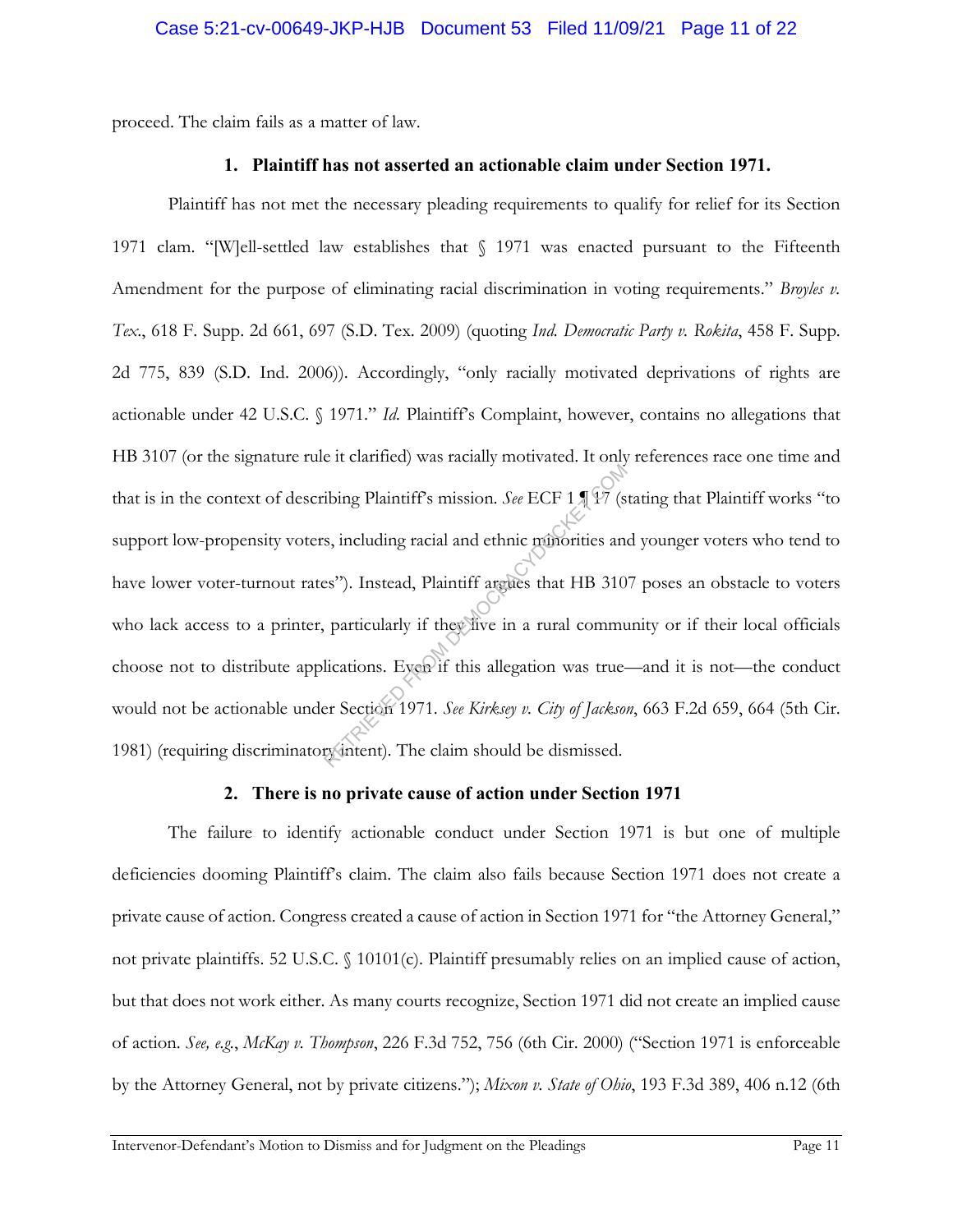#### Case 5:21-cv-00649-JKP-HJB Document 53 Filed 11/09/21 Page 12 of 22

Cir. 1999); *Gilmore v. Amityville Union Free Sch. Dist.*, 305 F. Supp. 2d 271, 279 (E.D.N.Y. 2004); *Spivey v. State of Ohio*, 999 F. Supp. 987, 996 (N.D. Ohio 1998); *McKay v. Altobello*, No. 2:96-cv-3458, 1996 WL 635987, at \*2 (E.D. La. Oct. 31, 1996); *Cartagena v. Crew*, No. 1:96-cv-3399, 1996 WL 524394, at \*3 n.8 (E.D.N.Y. Sept. 5, 1996); W*illing v. Lake Orion Cmty. Sch. Bd. of Trustees*, 924 F. Supp. 815, 820 (E.D. Mich. 1996); *Good v. Roy*, 459 F. Supp. 403, 405–06 (D. Kan. 1978); *but see Schwier v. Cox*, 340 F.3d 1284, 1297 (11th Cir. 2003) (permitting plaintiff to bring a private cause of action via Section 1983).

This authority is in keeping with the modern approach to implied causes of action. In *Alexander v. Sandoval*, 532 U.S. 275, 287 (2001), the Supreme Court rejected the looser approach to implying causes of action prevalent in the 1960s. Today, "private rights of action to enforce federal law must be created by Congress." *Id.* at 286. "The judicial task is to interpret the statute Congress has passed to determine whether it displays an intent to create not just a private right but also a private remedy." *Id.* Unless Congress expresses that intent, "a cause of action does not exist and courts may not create one, no matter how desirable that might be as a policy matter, or how compatible with the statute." *Id.* at 286–87. To be sure, federal courts have not always followed that strict approach. There was a time when federal courts "assumed it to be a proper judicial function to 'provide such remedies as are necessary to make effective' a statute's purpose." *Ziglar v. Abbasi*, 137 S. Ct. 1843, 1855 (2017) (quoting *J.I. Case Co. v. Borak*, 377 U.S. 426, 433 (1964)). However, that time has passed. Since jettisoning the "*ancien regime*," *id.* at 1855, the Supreme Court has "not returned to it." *Sandoval*, 532 U.S. at 287; *see also Stokes v. Sw. Airlines*, 887 F.3d 199, 205 (5th Cir. 2018) (rejecting reliance "on pre-*Sandoval* reasoning"). the 1960s. Today, "private rights of action<br>at 286. "The judicial task is to interpret the<br>ays an intent to create not just a private right<br>shat intent, "a cause of action does not es<br>that might be as a policy matter, or h

Yet, Section 1971 contains no indication of an intent to create a private right, much less a private remedy. The statute's text is focused on the local official it regulates, not individual voters. *See*  52 U.S.C. § 10101(a)(2) ("No person acting under color of law shall . . . ."). "Statutes that focus on the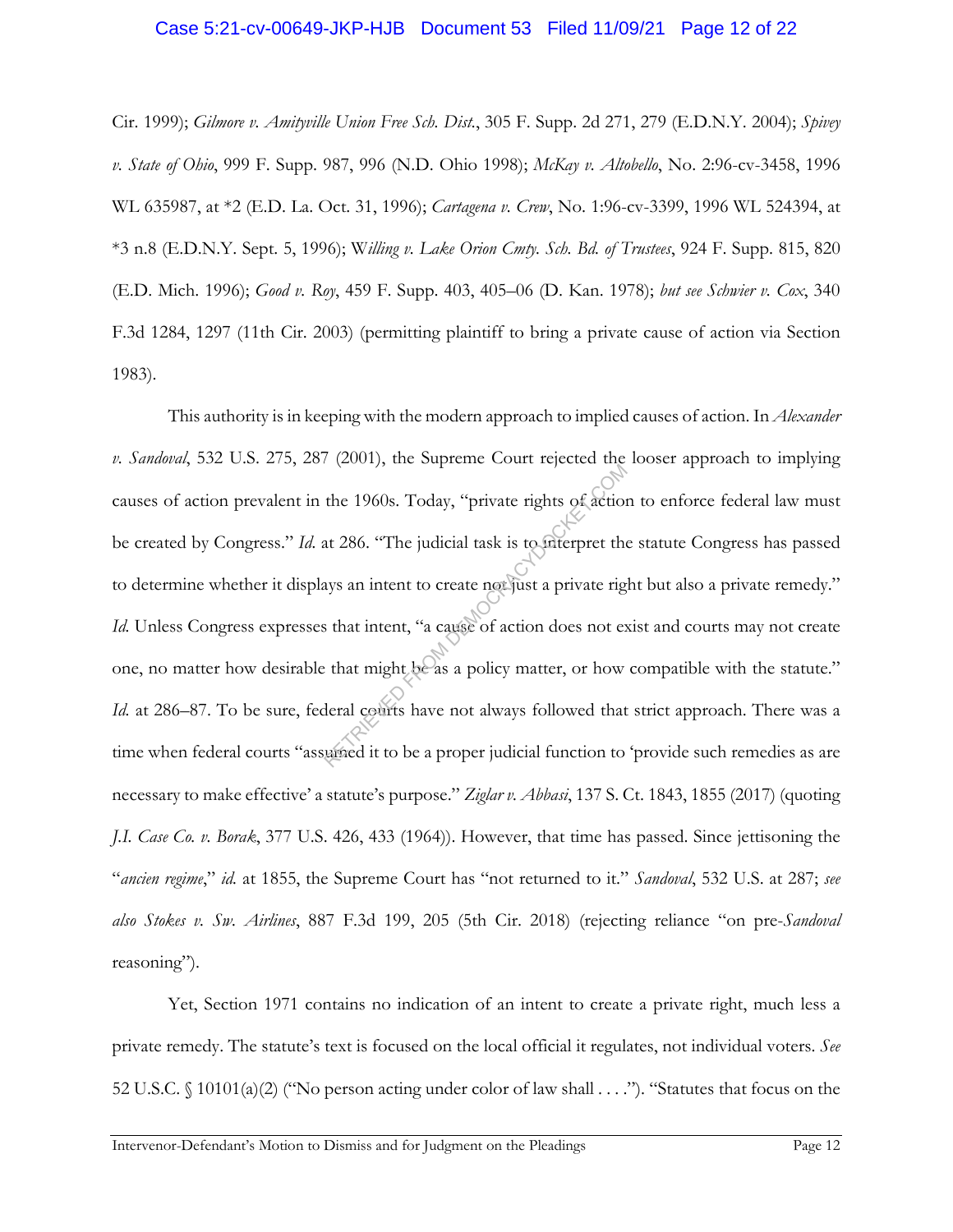### Case 5:21-cv-00649-JKP-HJB Document 53 Filed 11/09/21 Page 13 of 22

person regulated rather than the individuals protected create no implication of an intent to confer rights on a particular class of persons." *Sandoval*, 532 U.S. at 289 (quotation omitted). Section 1971 "is framed in terms of the obligations imposed on the regulated party" (the local official) while voters are "referenced only as an object of that obligation." *Logan v. U.S. Bank Nat'l Ass'n*, 722 F.3d 1163, 1171 (9th Cir. 2013); *see also Conservation Force v. Delta Air Lines, Inc.*, 190 F. Supp. 3d 606, 616 (N.D. Tex. 2016), *aff'd*, 682 F. App'x 310 (5th Cir. 2017) (holding that under *Sandoval*, the Air Carrier Access Act does not imply a private right of action).

Indeed, although Section 1971 refers to "the right of any individual to vote in any election," 52 U.S.C. § 10101(a)(2)(B), it does not contain any "'rights-creating' language." *Sandoval*, 532 U.S. at 288. The right to vote to which Section 1971 refers is based on rights created by virtue of *state* law. *See, e.g.*, *Rodriguez v. Popular Democratic Party*, 457 U.S. 1, 9 (1982). Even if Section 1971 referred to federal rights created elsewhere, *see, e.g.*, U.S. Const. amend. XV, such a reference would not transform Section 1971 itself into a rights-creating provision. Thus, Section 1971 does not create a federal right "in clear and unambiguous terms," *Gonzaga Univ. v. Doe*, 536 U.S. 273, 290 (2002), meaning that Plaintiffs cannot bring a private cause of action. The Contains and September of the Section 1971 refers is based on rights<br>Democratic Party, 457 U.S. 1, 9 (1982). Every<br>From the expectation of the Section 1971 of<br>the Section 1971 of the Section 2012 of the Cause of action

Additionally, Section 1971 does not create private remedies. It instead authorizes the Attorney General to bring suit. *See* 52 U.S.C. § 10101(c). Plaintiff attempts to get around this limitation by dressing up their Section 1971 claim in the trappings of Section 1983, but this does not work. Congress provided a detailed remedial scheme in Section 1971 that is inconsistent with Section 1983 suits. For example, procedural protections like the ability to request a three-judge district court in Section 1971 suits are not available under Section 1983. *See* 52 U.S.C. § 10101(g). "Courts should presume that Congress intended that the enforcement mechanism provided in the statute be exclusive." *Alsbrook v. City of Maumelle*, 184 F.3d 999, 1011 (8th Cir. 1999) (en banc); *see also Sandoval*, 532 U.S. at 290 ("The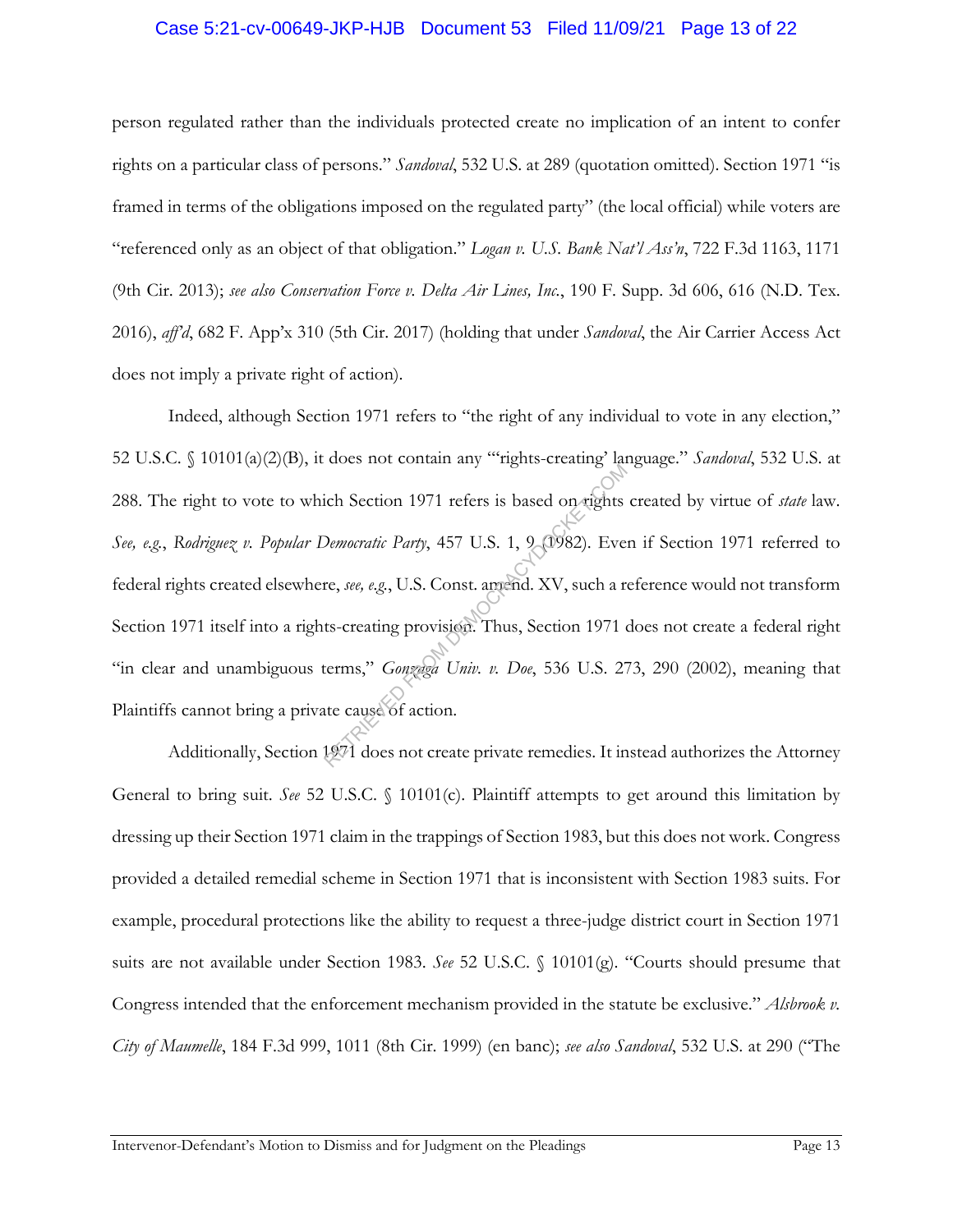### Case 5:21-cv-00649-JKP-HJB Document 53 Filed 11/09/21 Page 14 of 22

express provision of one method of enforcing a substantive rule suggests that Congress intended to preclude others.").

The main case holding otherwise, *Schwier v. Cox*, does not grapple with *Sandoval* and makes other errors besides. 340 F.3d 1284, 1297 (11th Cir. 2003). First, the *Schwier* court limited its *Sandoval*  analysis to a "see also" citation and emphasized legislative history. *See* 340 F.3d at 1295–96. But as Judge Lynn has explained, *Sandoval* requires that "[l]egislative history and contemporaneous legal context [be] eschewed in favor of plain language interpretation." *Conservation Force v. Delta Air Lines, Inc.*, 190 F. Supp. 3d 606, 615 (N.D. Tex. 2016), *aff'd*, 682 F. App'x 310, 311 (5th Cir. 2017) (per curiam) (affirming "[e]ssentially for the reasons stated in the district court's comprehensive and wellreasoned opinion"). And plain language of Section 1971 does not create a federal right. *See Gonzaga Univ.*, 536 U.S. at 290. Section 1971 at most references a preexisting right, which is not "'rightscreating' language." *See Sandoval*, 532 U.S. at 288–90.

Second, *Schwier* relies on the repudiated reasoning from *Allen v. State Bd. of Elections*, 393 U.S. 544 (1969). *See Schwier*, 340 F.3d at 1294. *Allen* exemplifies the methodology the Supreme Court has abandoned in favor of "a far more cautious course before finding implied causes of action." *Ziglar*, 137 S. Ct. at 1855. It is thus no longer the courts' job to "provide such remedies as" it deems "necessary to make effective a statute's purpose effective," *id.* (internal quotation marks omitted), as the court in *Allen* and *Schwier* sought to accomplish. The very premise off which *Allen*, *Schwier*, and *Schwier's* progeny builds their findings is in error. *See*, *e.g.*, *Tex. Democratic Party v. Hughs*, 474 F. Supp. 3d 849, 859 (W.D. Tex. 2020), *rev'd and remanded*, 860 F. App'x 874 (5th Cir. 2021). The Transfer of Section 1971 does not creamed the method<br>on 1971 at most references a preexisting<br>*val*, 532 U.S. at 288–90.<br>on the repudiated reasoning from *Allen v*.<br>3d at 1294, *Allen* exemplifies the method<br>more cauti

## **B. HB 3107 is constitutional under** *Anderson-Burdick*

The crux of Plaintiff's claim in Count II is that asking a voter to put pen to paper when registering to vote is simply too much under our Constitution and that voters have a fundamental right to sign their applications electronically. Neither case law nor common experience supports that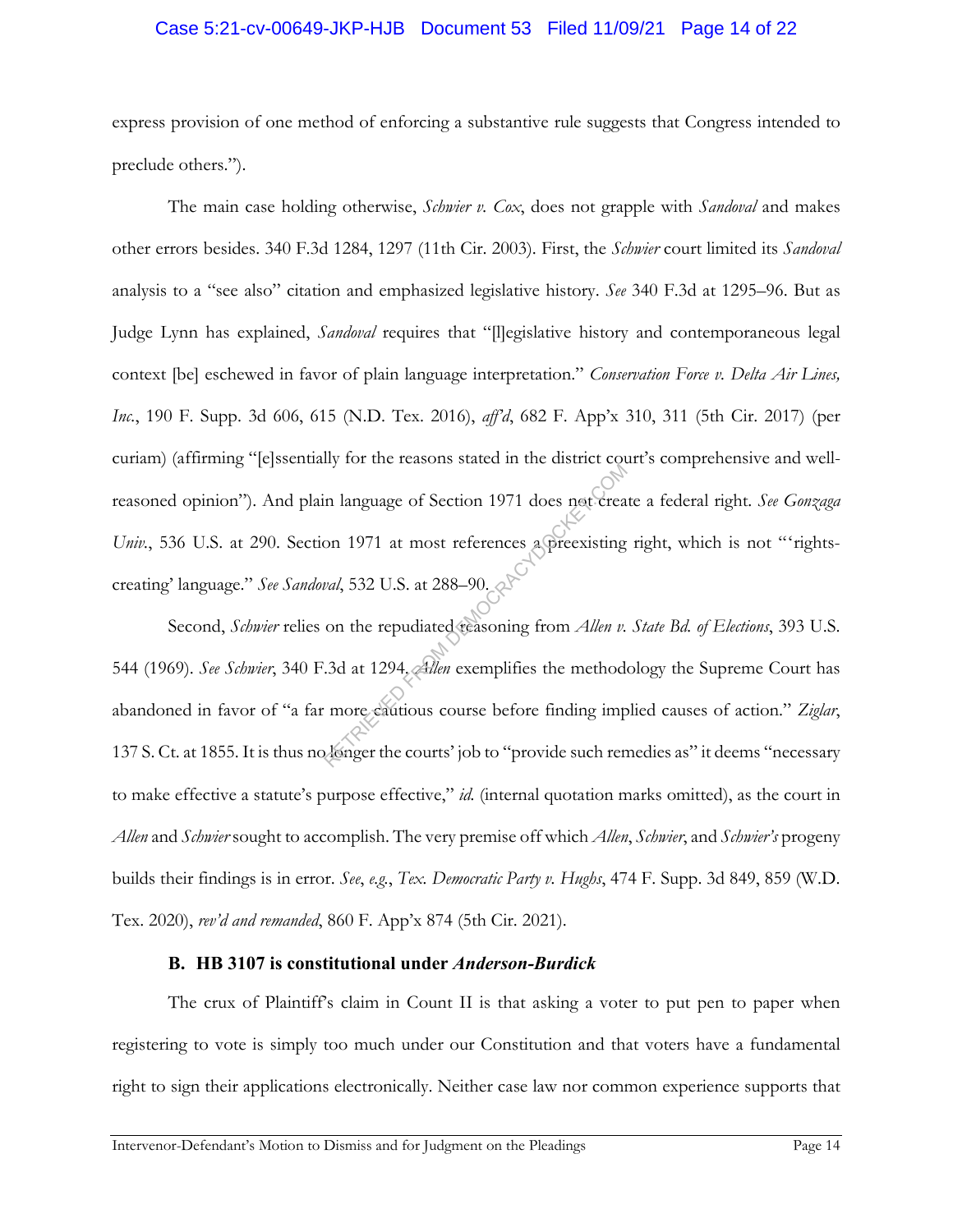### Case 5:21-cv-00649-JKP-HJB Document 53 Filed 11/09/21 Page 15 of 22

view. Requiring an ink signature is not a "new" phenomenon the State of Texas invented on its own. People are asked to physically sign documents to accomplish a myriad of everyday tasks, including by this Court.2 It is not a serious inconvenience. *See Lemons v. Bradbury*, 538 F.3d 1098, 1104 (9th Cir. 2008) (holding that a system analyzing voters' signatures imposed "only a minimal burden"). Moreover, the requirement advances weighty state interests that more than outweigh any *de minimis*  burden experienced by voters. The rule is therefore constitutional under the *Anderson-Burdick* rubric.

#### **1. Any burden imposed on voters is minimal if that.**

"Common sense, as well as constitutional law, compels the conclusion that government must play an active role in structuring elections; 'as a practical matter, there must be a substantial regulation of elections if they are to be fair and honest and if some sort of order, rather than chaos, is to accompany the democratic processes." *Burdick v. Takushi*, 504 U.S. 428, 433 (1992) (quoting *Storer v. Brown*, 415 U.S. 724, 730 (1974)). For this reason, the Supreme Court has implemented a sliding-scale framework that governs the level of scrutiny applied to "constitutional challenges to specific provisions of a State's election laws" under "the First and Fourteenth Amendments." *Richardson v. Tex. Sec'y of State*, 978 F.3d 220, 234 (5th Cir. 2020) (cleaned up) (quoting *Anderson v. Celebreeze*, 460 U.S. 780, 798 (1983)). e fair and honest and if some sort of or<br>rocesses." *Burdick v. Takushi*, 504 U.S. 428<br>4). For this reason, the Supreme Court has<br>e level of scruting applied to "constiture"<br>allaws" under the First and Fourteenth Are<br>34 (5

The framework has three parts but effectively it requires courts to balance "the character and magnitude of the asserted injury" to the rights the plaintiff seeks to vindicate against "the precise interests put forward by the State as justifications" for the challenged rule, all while taking into consideration "the extent to which those interests make it necessary to burden the plaintiff's rights." *Burdick*, 504 U.S. at 434 (quoting *Anderson*, 460 U.S. at 789). When a state election law imposes only

<sup>&</sup>lt;sup>2</sup> The United States District Court for the Western District of Texas requires that any pleading or motion that adds or seeks to add a new party must be filed traditionally, which includes an original signature. *See* United States District Court, Western District of Tex., Administrative Policies & Procedures for Electronic Filing in Civil & Criminal Cases §5(a), *available at* https://bit.ly/3GONQDJ.

Intervenor-Defendant's Motion to Dismiss and for Judgment on the Pleadings Page 15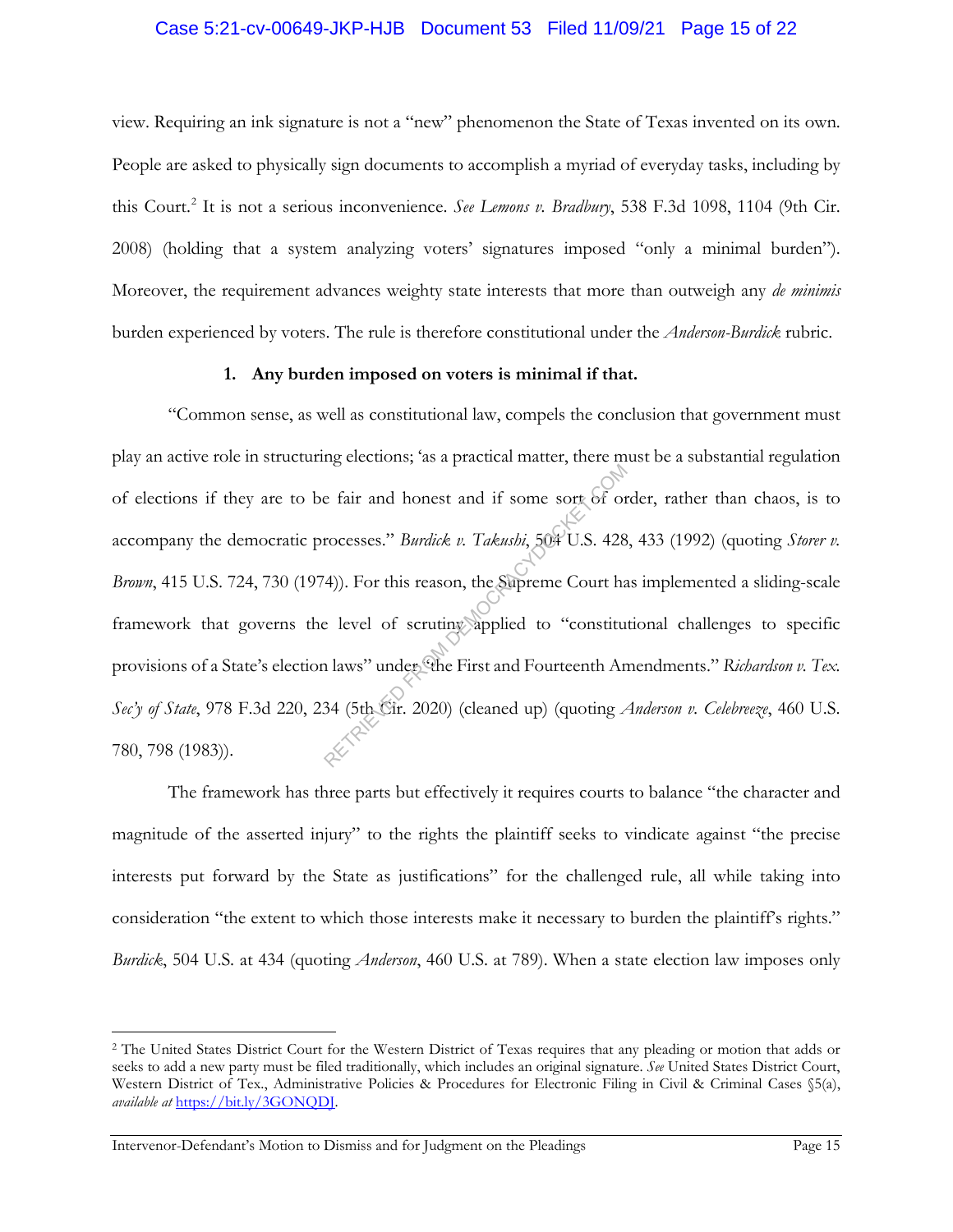#### Case 5:21-cv-00649-JKP-HJB Document 53 Filed 11/09/21 Page 16 of 22

"reasonable, nondiscriminatory restrictions" upon the First and Fourteenth Amendment rights of voters, "the state's important regulatory interests are generally sufficient to justify" the restrictions. *Anderson*, 460 U.S. at 788. The State, after all, has considerable power "to engage in 'substantial regulation of elections" to ensure that elections are well run. *Voting for Am., Inc. v. Steen*, 732 F.3d 382, 394 (5th Cir. 2013) (quoting *Storer*, 415 U.S. at 730).

In this case, the challenged law, HB 3107, does not encroach on the right to vote whatsoever, and even if it did, the law survives *Anderson-Burdick* review because any burden is miniscule. The Constitution does not include a freestanding right to for individuals to register to vote in whatever manner they or Plaintiff deem most convenient. When considering a challenge to the limited availability of absentee ballots, the Supreme Court distinguished "the right to vote" from the "claimed right to receive absentee ballots." *McDonald v. Bd. of Election Comm'rs of Chi.*, 394 U.S. 802, 807 (1969). It concluded that the plaintiffs' inability to vote by mail did not implicate the right to vote because it did not "preclude<sup>[]</sup> [the plaintiffs] from voting" via other methods. *Id.* at 808. The same reasoning applies here, as Texas provides voters with multiple methods by which to register. Registering to vote via a telephonic facsimile machine is but one. examples the Supreme Court distinguished "the rights." McDonald v. Bd. of Election Comm'rs of C<br>fs' inability to vote by mail did not implica<br>tiffs] from voting "via other methods. Id<br>es voters with multiple methods by whi

As per the Election Code, any "person desiring to register to vote" can submit his or her application to the county registrar by personal delivery, by mail, or by fax machine. Tex. Elec. Code § 13.002(a). If the person needs assistance, the applicant has the option of appointing an agent to submit the application on his behalf pursuant to § 13.003. Further, the Election Code designates certain government offices to act as "voter registration agencies," including the Department of Public Safety (DPS), the Health and Human Services Commission, and public libraries. *Id.* § 20.001. Each of these offices "shall provide a voter registration application form to each" qualified individual "in connection with the person's application for initial services" and "any recertification, renewal, or change of address, unless the person declines in writing." *Id.* at § 20.031. If the voter utilizes the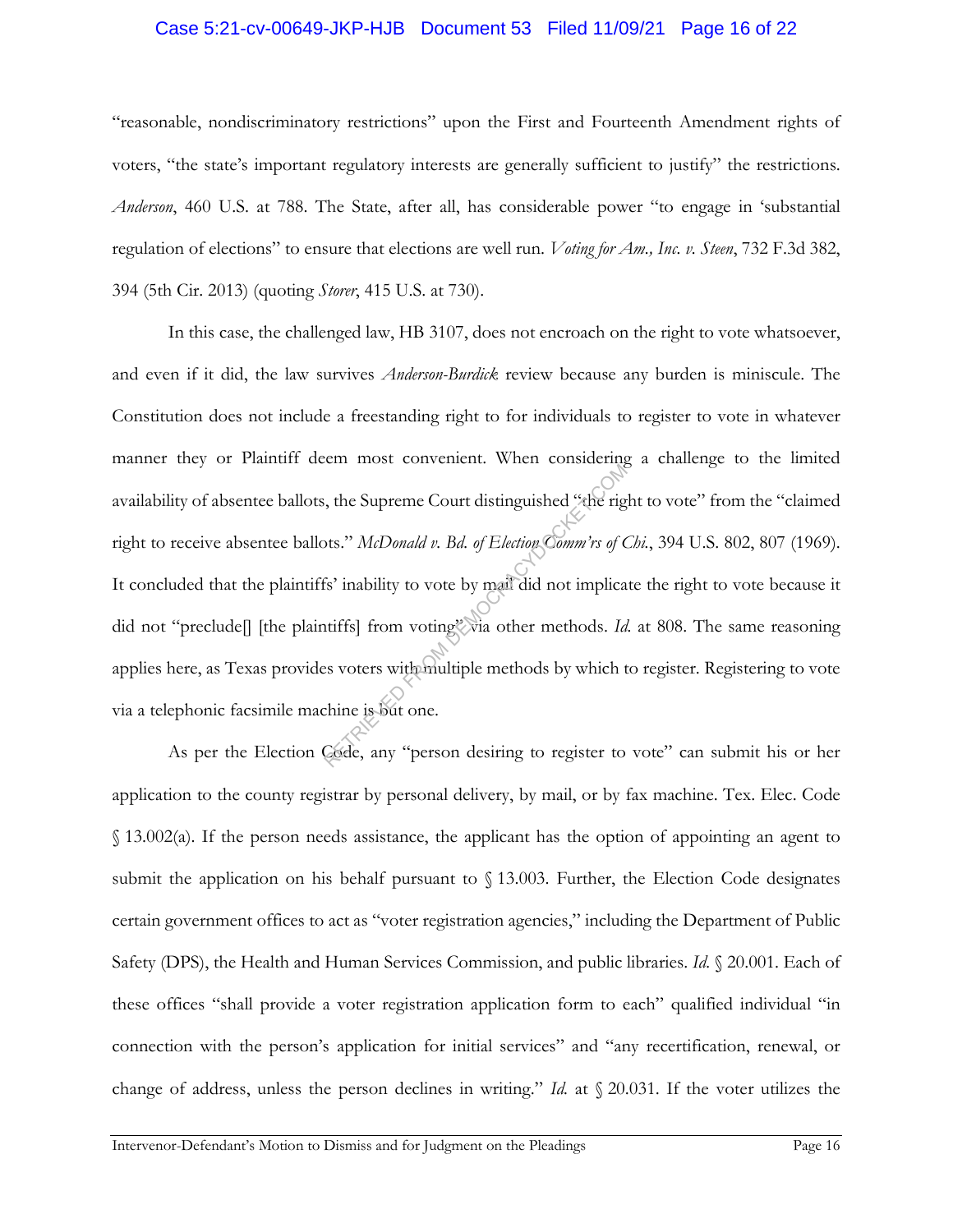### Case 5:21-cv-00649-JKP-HJB Document 53 Filed 11/09/21 Page 17 of 22

service, then the office "shall deliver to the voter registrar . . . each completed registration application." *Id.* § 20.35.

Because the challenged statute does not affect voters' numerous other options for registering to vote it does not affect the "right to vote," only the "claimed right" to utilize a specific web application developed by Plaintiff. *See McDonald*, 394 U.S. at 807. Indeed, if anything, HB 3107 helps *expand* voters' ability to register. The fax machine option only exists because Texas recognizes that voters may need to register or update their information close to an election deadline. The State therefore allows voters to submit their application in a way that avoids any incidental delays, before expecting voters to complete the remaining registration requirement—i.e., providing a wet signature. See Tex. Elec. Code § 13.143 (measuring a registration's effective date from the date the transmission is received by the registrar). Accordingly, the challenged provision represents a limited exception to the default rule that individuals, not utilizing the services of a voter registration agency, provide their original signature at the time they initially submit their application. It is an accommodation, not a restriction. (measuring a registration's effective date fit<br>Accordingly, the challenged provision repuls, not utilizing the services of a voter regional<br>their application. It<br>they initially substitute their application. It<br>Court disagr

However, even if this Court disagreed, there is no reason to suspect that voters will be unable to register to vote. Signature requirements are a familiar aspect of modern life that Texans are well equipped to navigate, especially in light of the numerous application methods Texas affords voters. The most Plaintiff offers to the contrary is an improbable hypothetical where a voter not only lacks a printer, but also has no access to the registrar's office and lives in an area where local officials and third-party organizations refuse to distribute ballots. But even accepting those facts as true, the voter would still have the option of visiting the Secretary of State's website and requesting a postage-page application be sent to the voter's residence, among other options. *See Request for Voter Registration Applications*, TEXAS SECRETARY OF STATE, https://www.sos.state.tx.us/elections/voter/reqvr.shtml (last visited Nov. 5, 2021).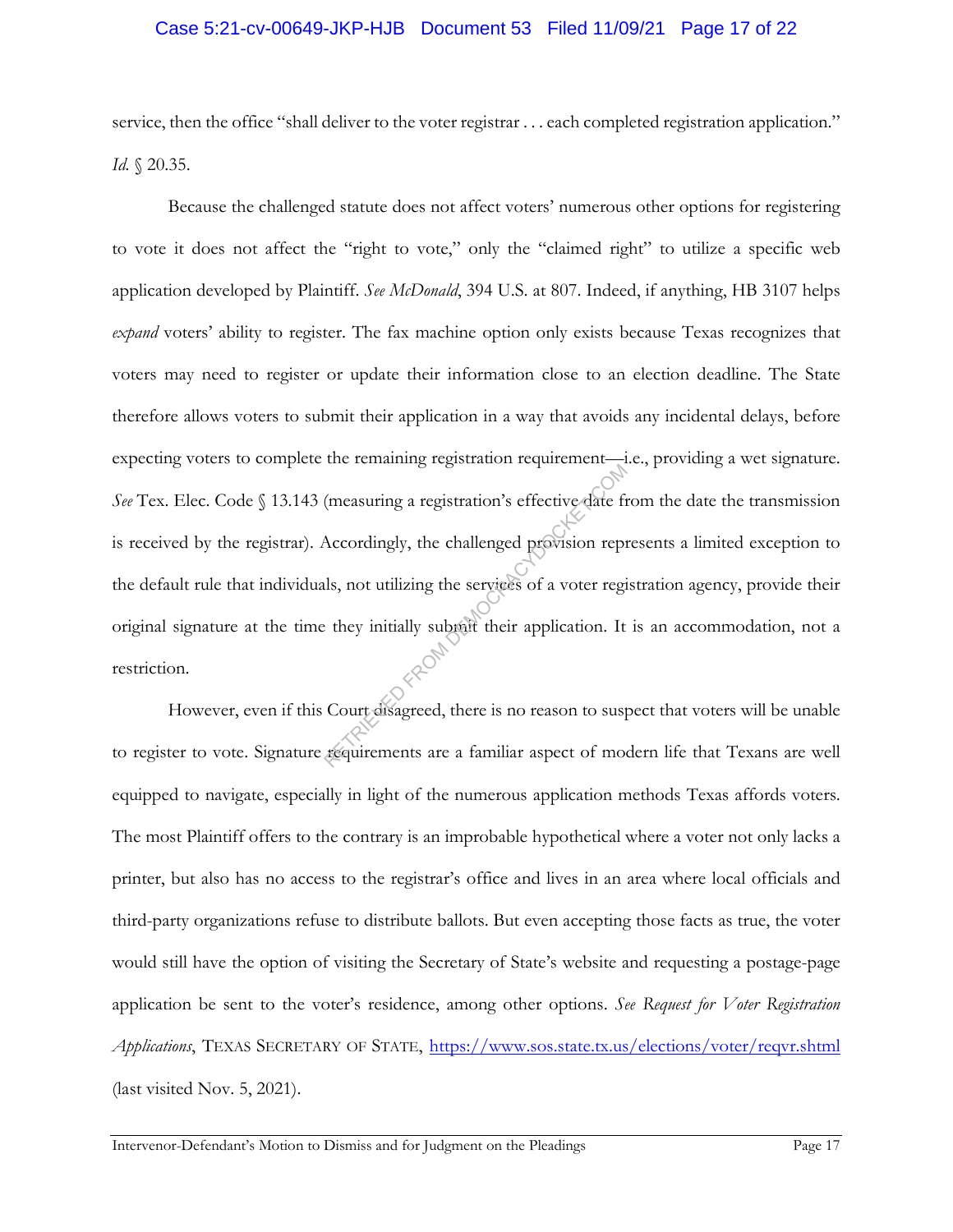### Case 5:21-cv-00649-JKP-HJB Document 53 Filed 11/09/21 Page 18 of 22

Also, Plaintiffs conflate the *burden of complying* and the *consequence of not complying*. Under *Anderson-Burdick*, the former matters; the latter does not. *See Crawford v. Marion Cnty. Election Bd.*, 553 U.S. 181, 198 (2008) (lead opinion) (analyzing the burden on voters of obtaining identification rather than the consequence of attempting to vote without identification); *id.* at 209 (Scalia, J., concurring in the judgment) (same). That is why the Supreme Court has always analyzed "the magnitude of burdens . . . categorically and [has] not consider[ed] the peculiar circumstances of individual voters or candidates." *Id.* at 206. To the extent HB 3107 imposes a burden, that burden is uniform and *de minimis*: to register to vote, one must physically sign the application. It poses no real barrier to an individual who wants to vote.

# **2. The State's interests more than justify the supposed burden placed on voters.**

Because HB 3107 imposes only minimal, non-discriminatory burdens if any, the statute is subject to relaxed scrutiny. *See Burdick*, 504 U.S. at 434. Texas therefore need only point to a "legitimate state interest[]" to justify HB 3107 under the *Anderson-Burdick* test. *Tex. Indep. Party v. Kirk*, 84 F.3d 178, 184 (5th Cir. 1996). Texas meets this requirement easily, as the weighty and compelling interests advanced by this rule justify HB 3107 under any level of scrutiny. e's interests more than justify the supposes only minimal, non-discriminatory represents the Multiple Parameter.<br>
Retail Burdick, 504 U.S. at 434. Texas therefore not all build be a meets this requirement easily, as the we

First, HB 3107 helps maintain accurate voting rolls and combat fraud. *See Brnovich v. Democratic Nat'l Comm.*, 141 S. Ct. 2321, 2340 (2021).

One strong and entirely legitimate state interest is the prevention of fraud. Fraud can affect the outcome of a close election, and fraudulent votes dilute the right of citizens to cast ballots that carry appropriate weight. Fraud can also undermine public confidence in the fairness of elections and the perceived legitimacy of the announced outcome.

*Id.* Inaccuracies in voter registration are a serious problem: "It has been estimated that 24 million voter registrations in the United States—about one in eight—are either invalid or significantly inaccurate." *See Husted v. A. Philip Randolph Inst.*, 138 S. Ct. 1833, 1838 (2018). "Any corruption in voter registration affects a state's paramount obligation to ensure the integrity of the voting process and threatens the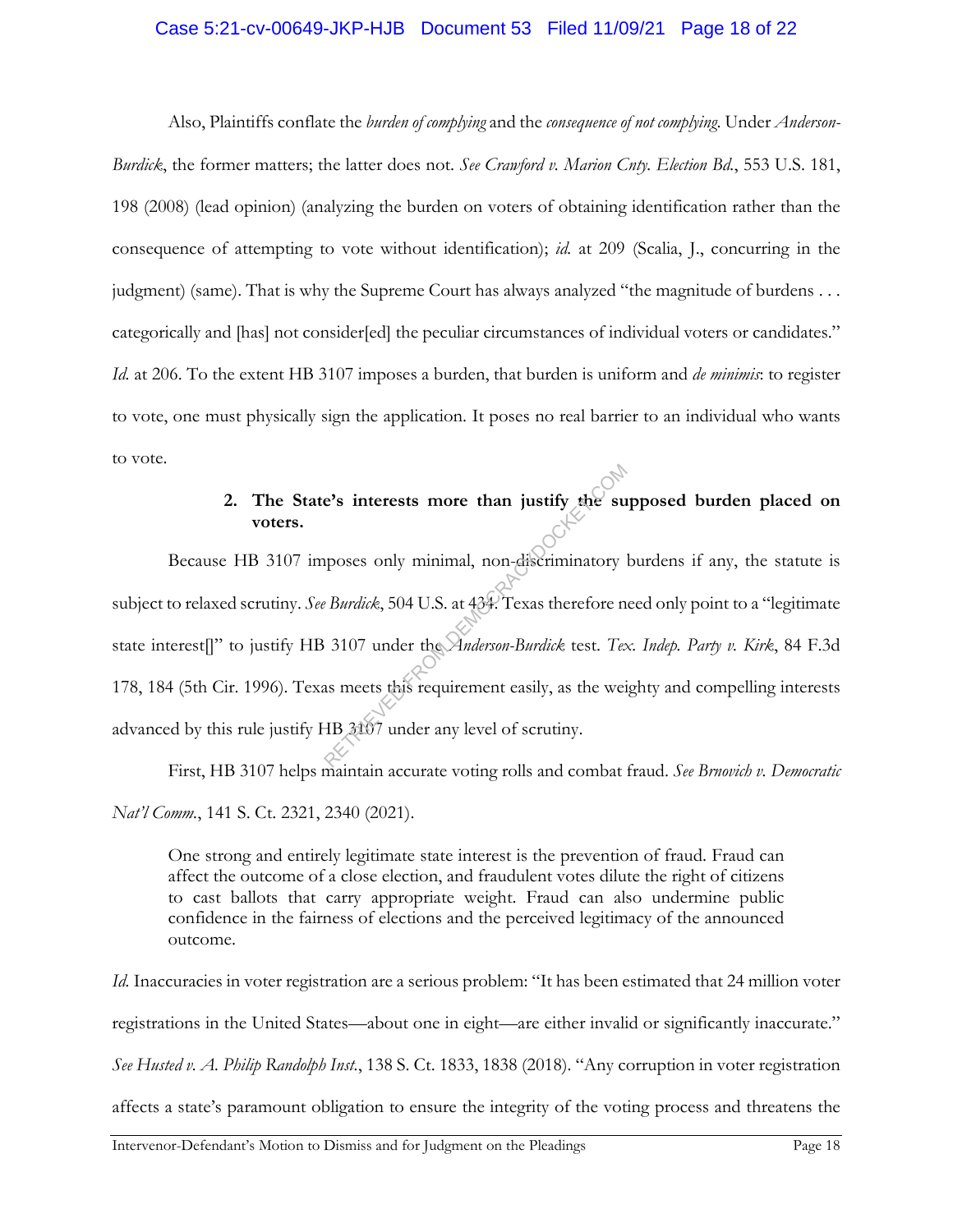### Case 5:21-cv-00649-JKP-HJB Document 53 Filed 11/09/21 Page 19 of 22

public's right to democratic government." *Steen*, 732 F.3d at 394. Accordingly, Texas has a weighty "interest in preventing voter registration fraud," *id.* at 394–95, and other inaccuracy-causing conduct.

Requiring an original signature is a stronger and more certain method to guarantee the signature's authenticity—and thereby, the applicant's identity—than an electronic signature. That is so because it is harder to forge an individual's handwritten signature than it is to copy a previouslyexecuted electronic signature or to use software to generate such a signature. Requiring a signature also impresses upon the applicant the importance of providing accurate information. And because a signature could be used against a fraudster, HB 3107 both deters fraud and assists law enforcement in detecting and prosecuting that fraud.

Plaintiff argues that the use of electronic signatures by DPS somehow invalidates the interest explained above. *See* ECF 1 ¶¶ 7–8, 32–35. But the argument is plainly erroneous because it fails to recognize the glaring reason why the safeguards implemented in these two circumstances differ. When someone registers through DPS, the applicant appears in person and has with him documentation that verifies his identity. The pertinent employee can readily determine that the applicants are who they say they are. The same is not true when an applicant registers via fax machine, much less a web application where a third party submits the application on the applicant's behalf. The ritual.<br>
The ritual of the according of the argument is plainly<br>
RETRIEVED FROM THE AND THE SUPER COMPAST OF THE ALSO POSE OF THE APPLICANT SUPER STATE OF THE APPLICANT OF THE APPLICANT STATE SIDE AND SUPER SUPER SUPER

Second, Texas has an interest in maintaining the solemnity of voter registration. The right to vote has been called "sacred." *Trustees of Dartmouth Coll. v. Woodward*, 17 U.S. (4 Wheat.) 518, 701 (1819); *Save Our Aquifer v. City of San Antonio*, 237 F. Supp. 2d 721, 727 (W.D. Tex. 2002). The exercise of a sacred right should be undertaken seriously, not casually. The State's signature requirement helps impress upon would-be voters the serious nature of the rights and obligations connected to voting. People are accustomed to important events requiring signatures. An application for a marriage license must be signed in person. *See* Tex. Fam. Code § 2.002(5). Purchasing a home often requires in-person signatures, and the same is true for consenting to a medical procedure. Requiring that kind of signature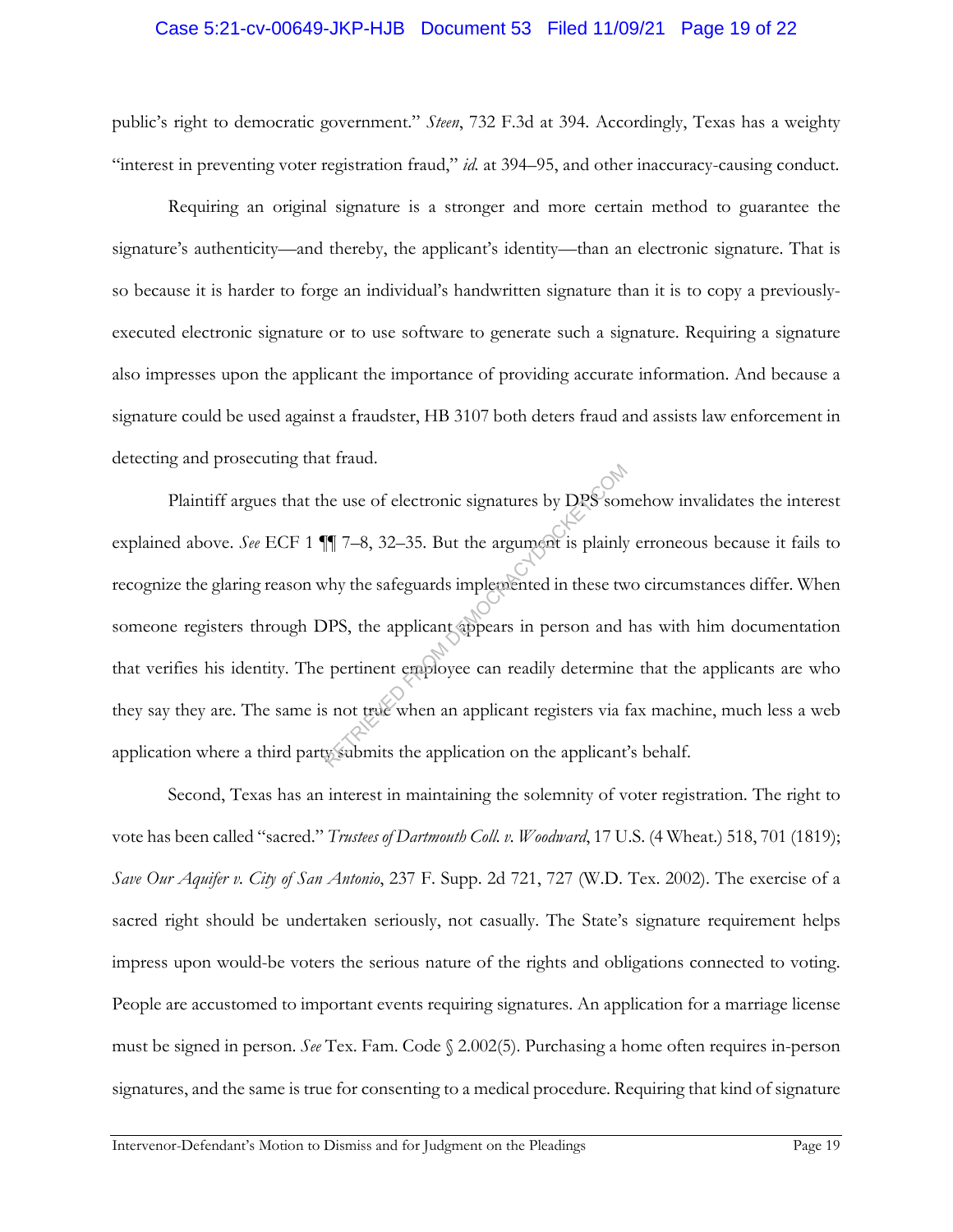## Case 5:21-cv-00649-JKP-HJB Document 53 Filed 11/09/21 Page 20 of 22

sets the activity apart from routine events, such as online transactions that require only an electronic "signature" like clicking "I agree" to various unread terms and conditions.

In light of these interests, HB 3107 is constitutional under the *Anderson-Burdick* framework. Plaintiff's claim that the wet-signature requirement violates the First and Fourteenth Amendments clearly lacks merit. The Court should enter judgment on the pleadings and dismiss that claim.

## **CONCLUSION**

For each of the foregoing reasons, Plaintiff's claims should be dismissed.

RETRIEVED FROM DEMOCRACYDOCKET.COM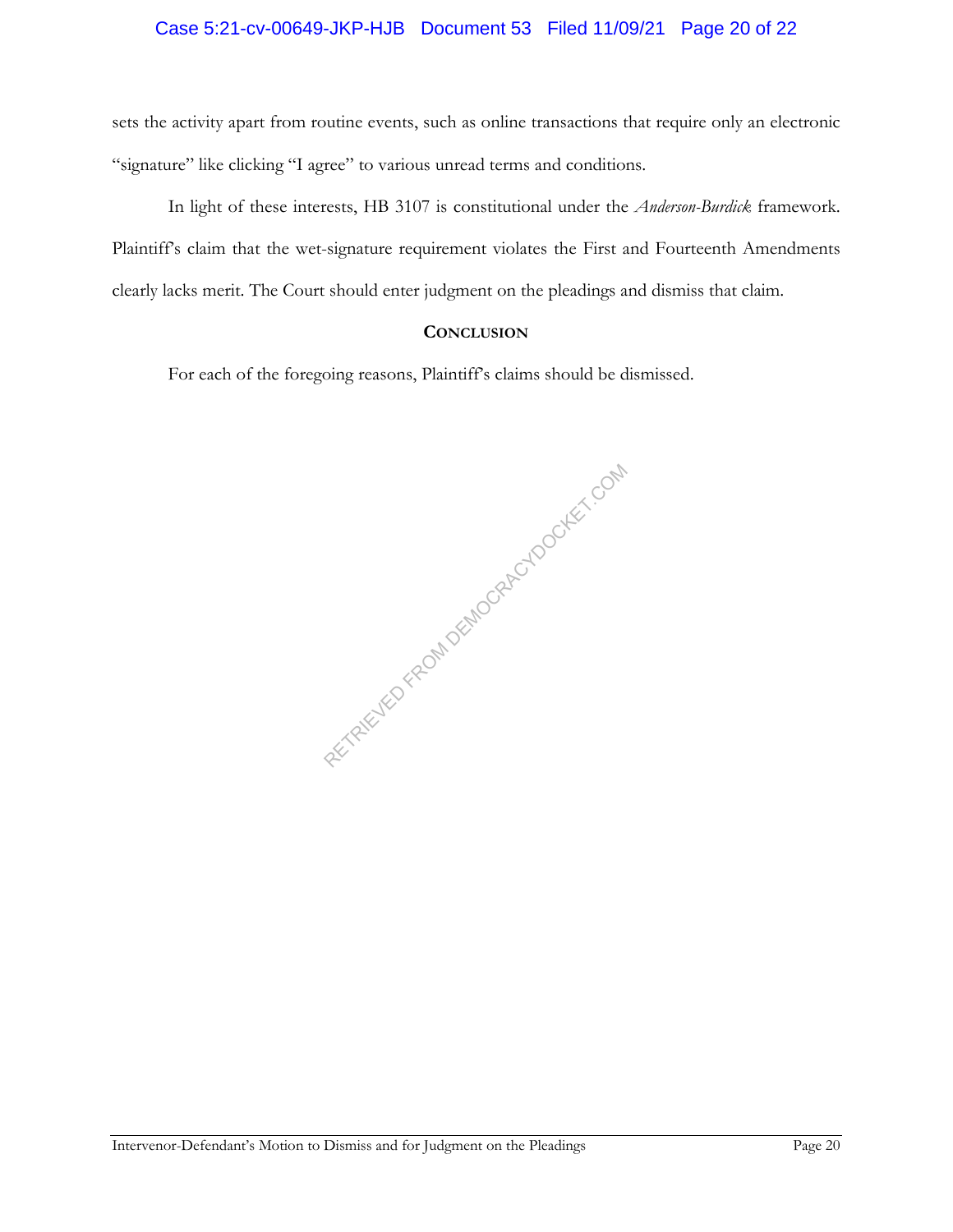Date: November 9, 2021 Respectfully submitted.

KEN PAXTON Attorney General of Texas

BRENT WEBSTER First Assistant Attorney General

GRANT DORFMAN Deputy First Assistant Attorney General

SHAWN COWLES Deputy Attorney General for Civil Litigation

THOMAS A. ALBRIGHT Chief for General Litigation Division

/s/ *Cory A. Scanlon* 

**CORY A. SCANLON** State Bar No. 24104599 cory.scanlon@oag.texas.gov Assistant Attorney General **KATHLEEN T. HUNKER\***  State Bar No. 24118415 kathleen.hunker@oag.texas.gov Special Counsel **MICHAEL R. ABRAMS** Samon<br>
CORY A. ScanLON<br>
State Bar No. 24104599<br>
cory.scanlon@oag.texas.g<br>
Assistant Attorney Gene<br>
KATHEEN T. HUNKER<br>
State Bar No. 24118415<br>
sathleen.hunker@oag.tex<br>
Special Counsel<br>
MICHAEL R. ABRAMS<br>
State Bar No. 24087

State Bar No. 24087072 michael.abrams@oag.texas.gov Assistant Solicitor General

\*Admitted *pro hac vice*

Office of the Attorney General P.O. Box 12548, Capitol Station Austin, Texas 78711-2548 Telephone (512) 463-2120 Facsimile: (512) 320-0667

# Counsel for Intervenor-Defendant Ken Paxton, in his official capacity as Attorney General of Texas